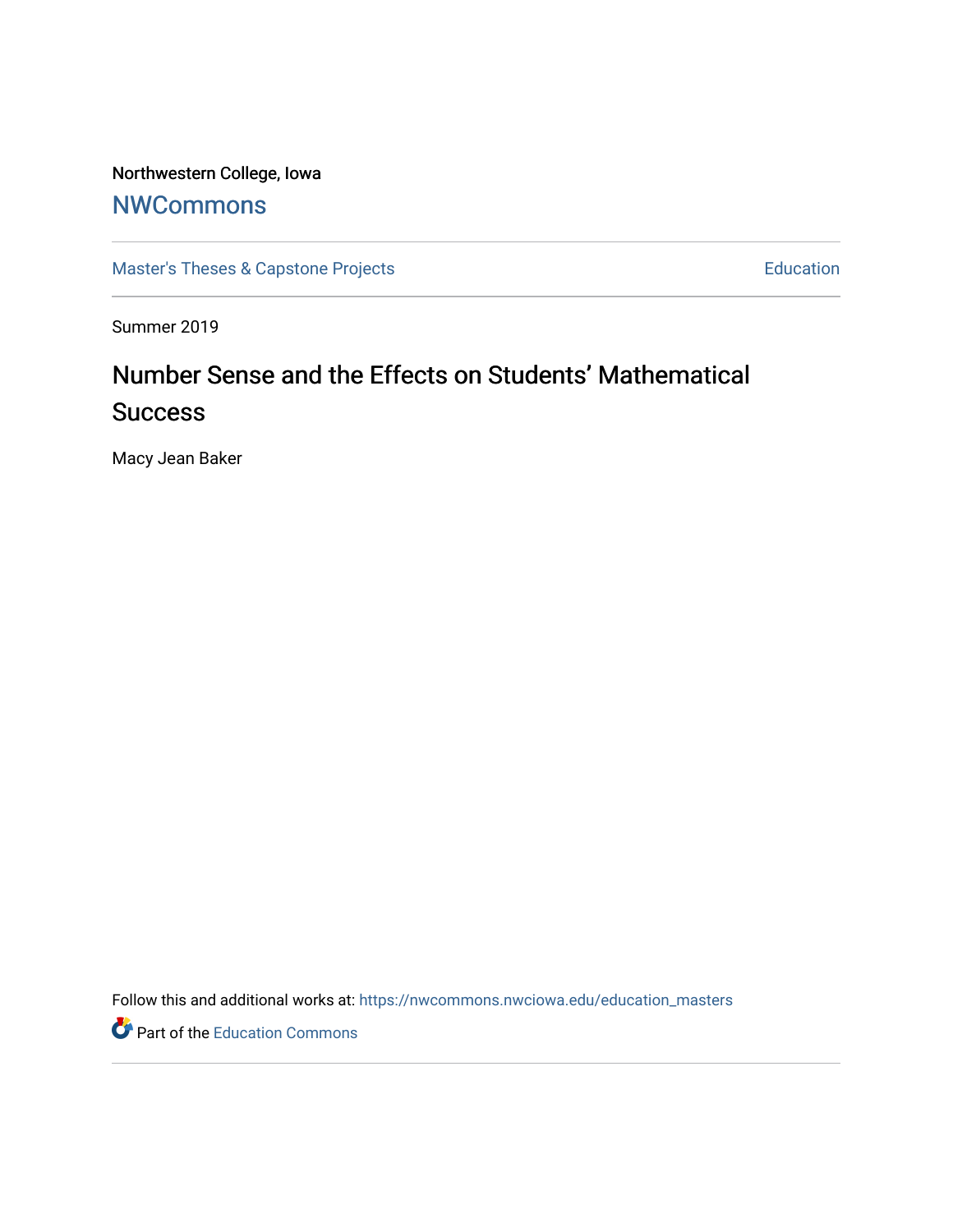Number Sense and the Effects on Students' Mathematical Success

Macy Jean Baker

Northwestern College

A Literature Review Presented

in Partial Fulfillment of the Requirements

For the Degree of Master of Education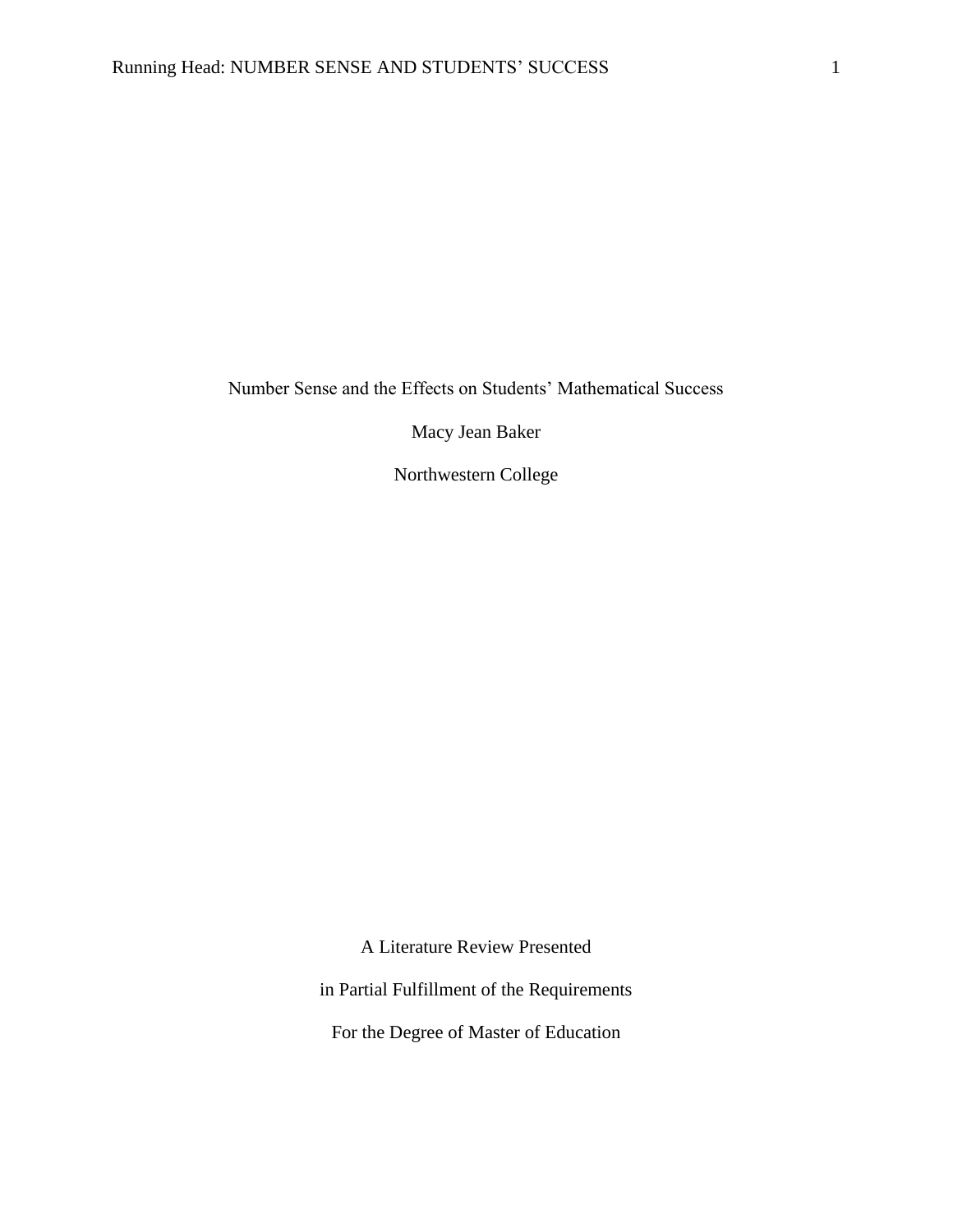|  | Table of Contents |
|--|-------------------|
|--|-------------------|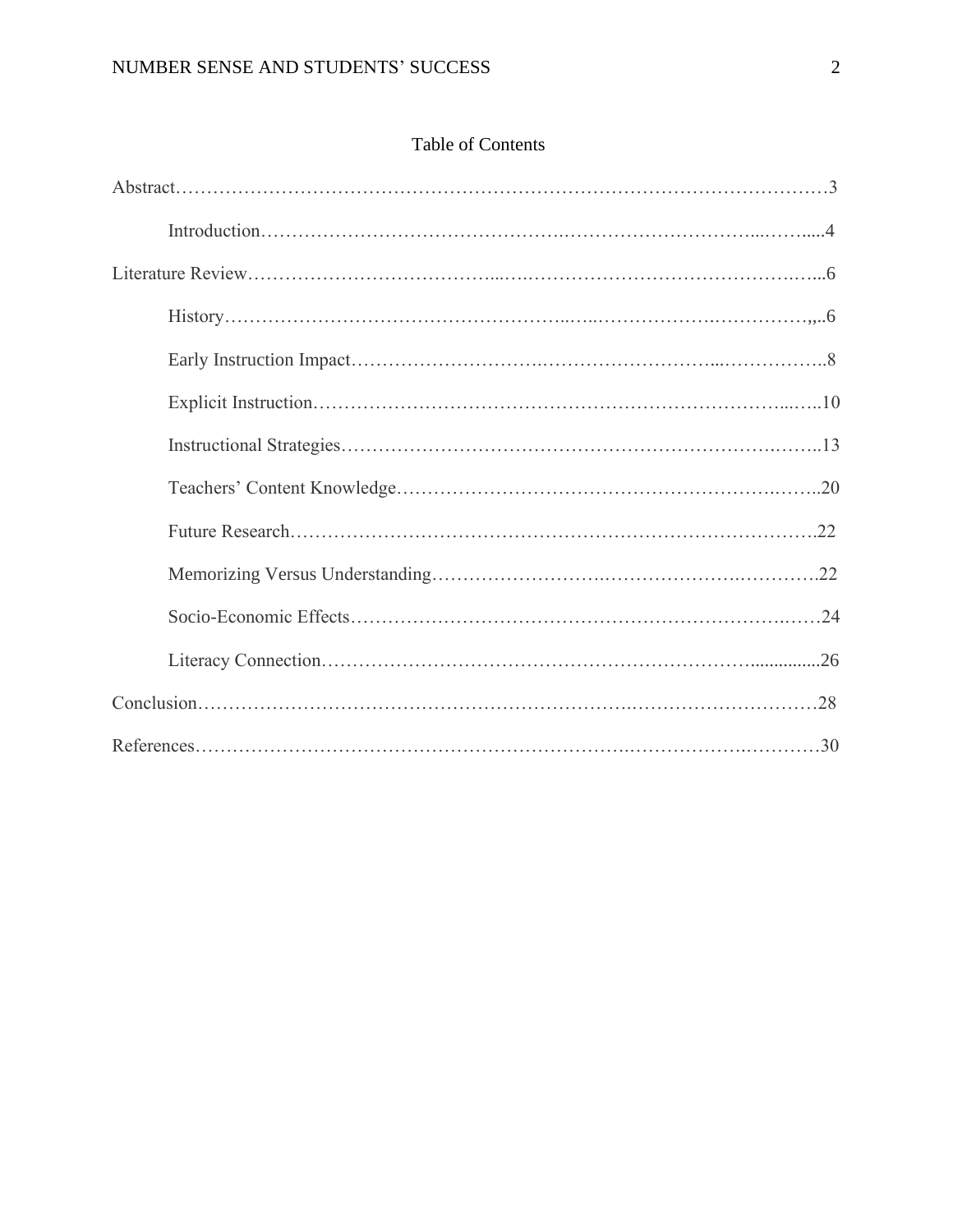# **Abstract**

This literature review's main focus discussed how number sense effect students' mathematical achievement and what strategies teachers can use to build students' number sense. While researching number sense, it was often found that explicit instruction, teacher knowledge, and socio-economic status impacts students' knowledge of number sense. It has been found that the earlier students start learning simple math skills the better it will be on their math development as they go into kindergarten and get older. In knowing the importance of number sense, teachers have to know what strategies they should use to support all students build number sense. A common instructional strategy used to teach number sense, is explicit instruction. A few of the many instructional strategies explained in more detail include: Five frames, number lines, think alouds, and concrete to abstract representations. Teachers need to have the knowledge of how strategies can be used to support students' mathematical understanding. This literature review will also look at instructional strategies, future research, memorizing versus understanding, and the literacy connection of number sense.

*Keywords:* Number sense, explicit instruction, math achievement, early instruction, intervention, instructional strategies, concrete representation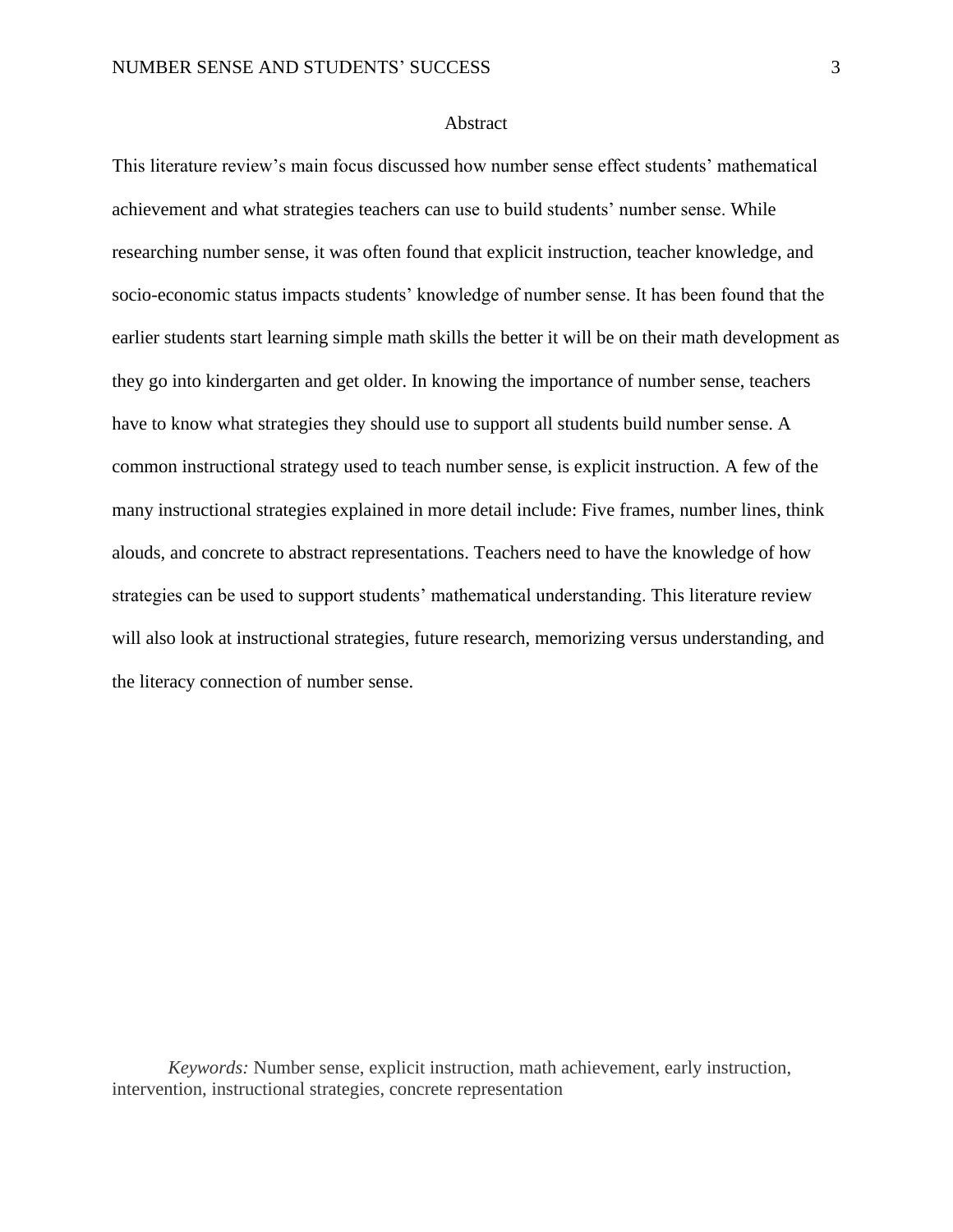Number Sense and the Effects on Students' Mathematical Success

Number sense is defined in a variety of different ways. To understand number sense, it can be broken up into several components. According to Berch (2005), number sense involves counting, number knowledge, number transformation, estimation, and Bryant, Bryant, Gersten, Scammacca, and Chavez (2008) include number patterns as an additional component of number sense to the other four areas listed. According to Gurganus (2004), when students have strong number sense, they know that numbers can be used and represented in a variety of ways. Specifically, students would know that numbers stand for an amount of something, a number is connected to other numbers, and numbers can be used to solve problems. Sood and Jitendra (2007) referenced specific types of number relationships that students need to develop. The first one is called spatial relationships. This is when you can look at an amount of something and identify or estimate the quantity quickly, this is often referred to as subitizing. An easy example of this would be identifying the amount on a number die. The end goal is for students to identify groups of objects that are more difficult than die formation. The second number relationship is knowing what comes one and two more and less than a specific number. The third number relationship is knowing number relationships of 5 and 10. This includes knowing two numbers that can be added or taken away fluently to reach 5 and 10. The fourth number relationship is part-part-whole. This is understanding that two numbers (two parts) make another number (whole) and the whole can be broken up into two parts (Van de Walle, 2007). Throughout this literature review, number sense is referred to as students understanding what numbers mean, how they relate to one another, and applying their number knowledge to other mathematical areas and application problems. Number sense is to math like phonemic awareness is to reading. When students have strong number sense, it helps them be successful in all mathematical areas. This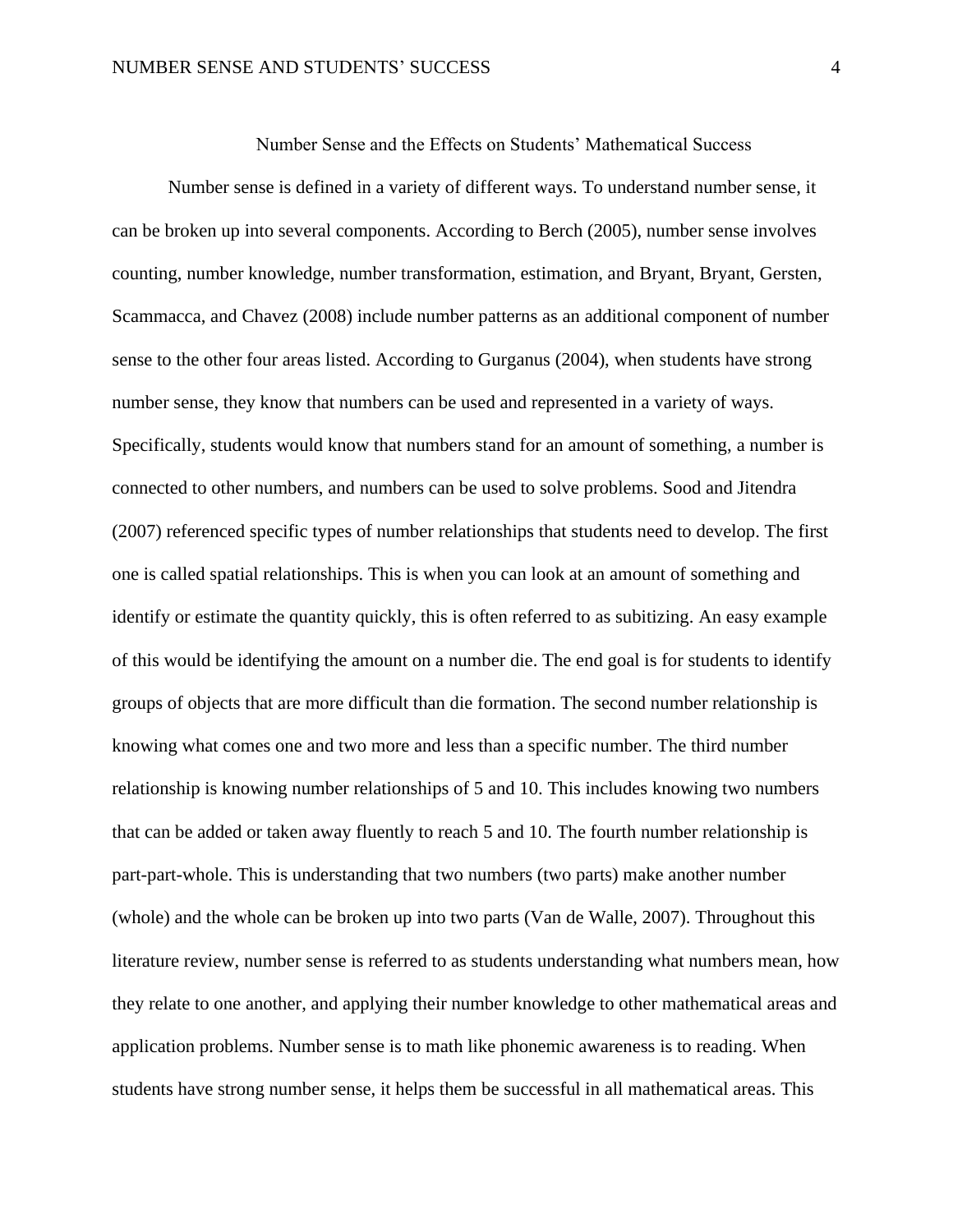literature review's main focus will discuss how number sense effect students' mathematical achievement and what strategies teachers can use to build students' number sense.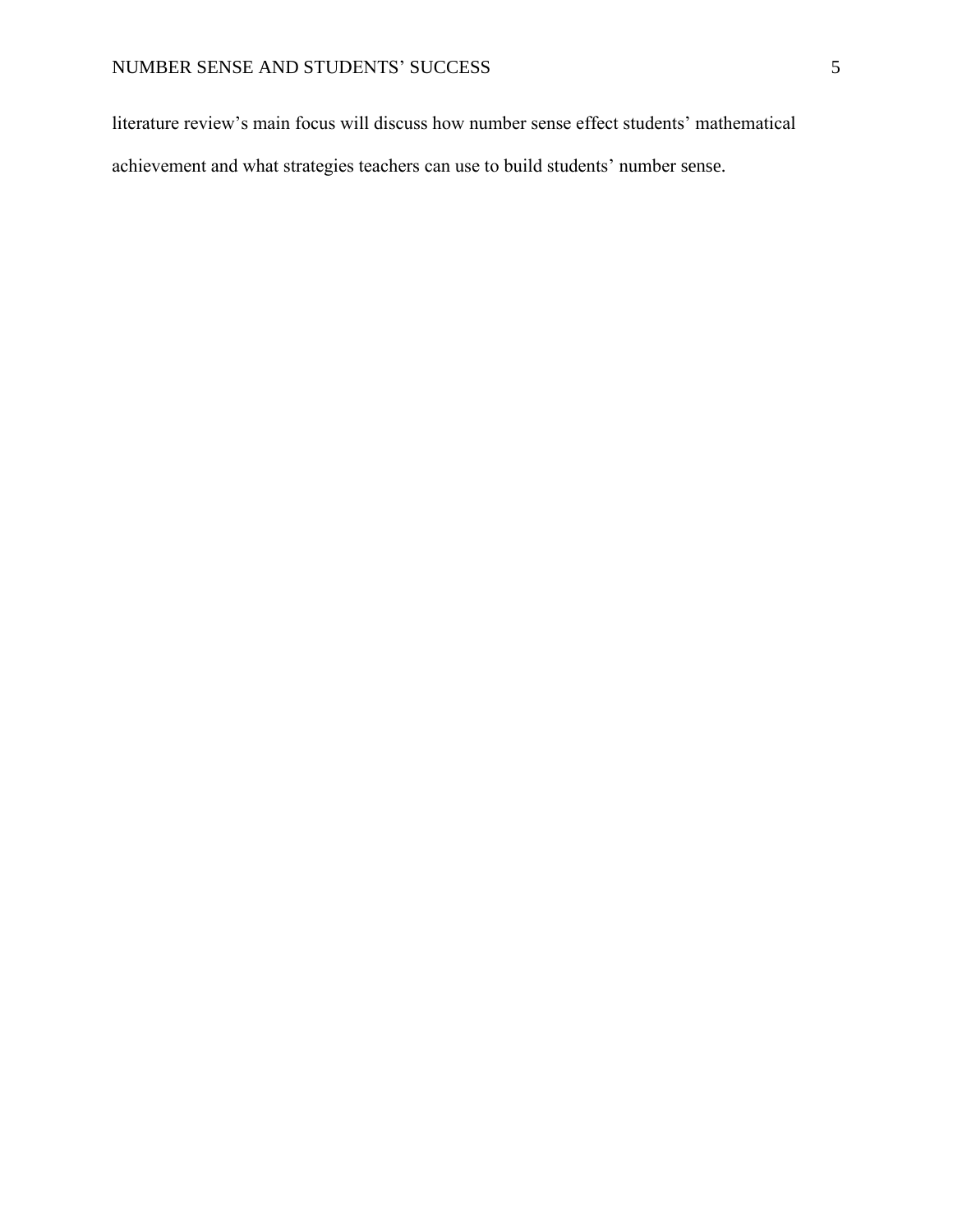# **Literature Review**

The research that is referenced in this literature review goes into detail about how early instruction at a young age impacts a child's mathematical understanding in their future. While researching number sense, it was often found that explicit instruction, teacher knowledge, and socio-economic status impacts students' knowledge of number sense. This literature review will examine those impacts, in addition to: History, instructional strategies, future research, memorizing versus understanding, and the literacy connection of number sense.

# **History**

Nataraj and Thomas (2009) state that understanding the history of mathematics may help teachers come up with strategies to support their students' own understanding of mathematics. These researchers looked at the history of the Mayan and Indian mathematics. Nataraj and Thomas (2009) found that large numbers were used very often in the past, which allowed people to get comfortable with using big numbers in their daily lives. Powers of ten were used quite frequently before the base-ten system was used. Powers of ten required people to know how to multiply numbers together. Nataraj and Thomas (2009) gave detail of the development of the number system. Numbers were developed and used in the following order: Numbers verbally stated in a combination of expanded and word form (an example includes: five sata + six dasa + eight eka), numbers identified through symbols, a place value system was developed (using different words other than hundreds, tens, and ones), and finally the zero was incorporated in the number system. Nataraj and Thomas (2009) conducted a study of teacher instruction based on the historical development of numbers for 13-year olds. The study also looked at the effects of using concrete models to help understand numbers and whether instruction should begin with bigger numbers just like in the order numbers were developed. The study found that concrete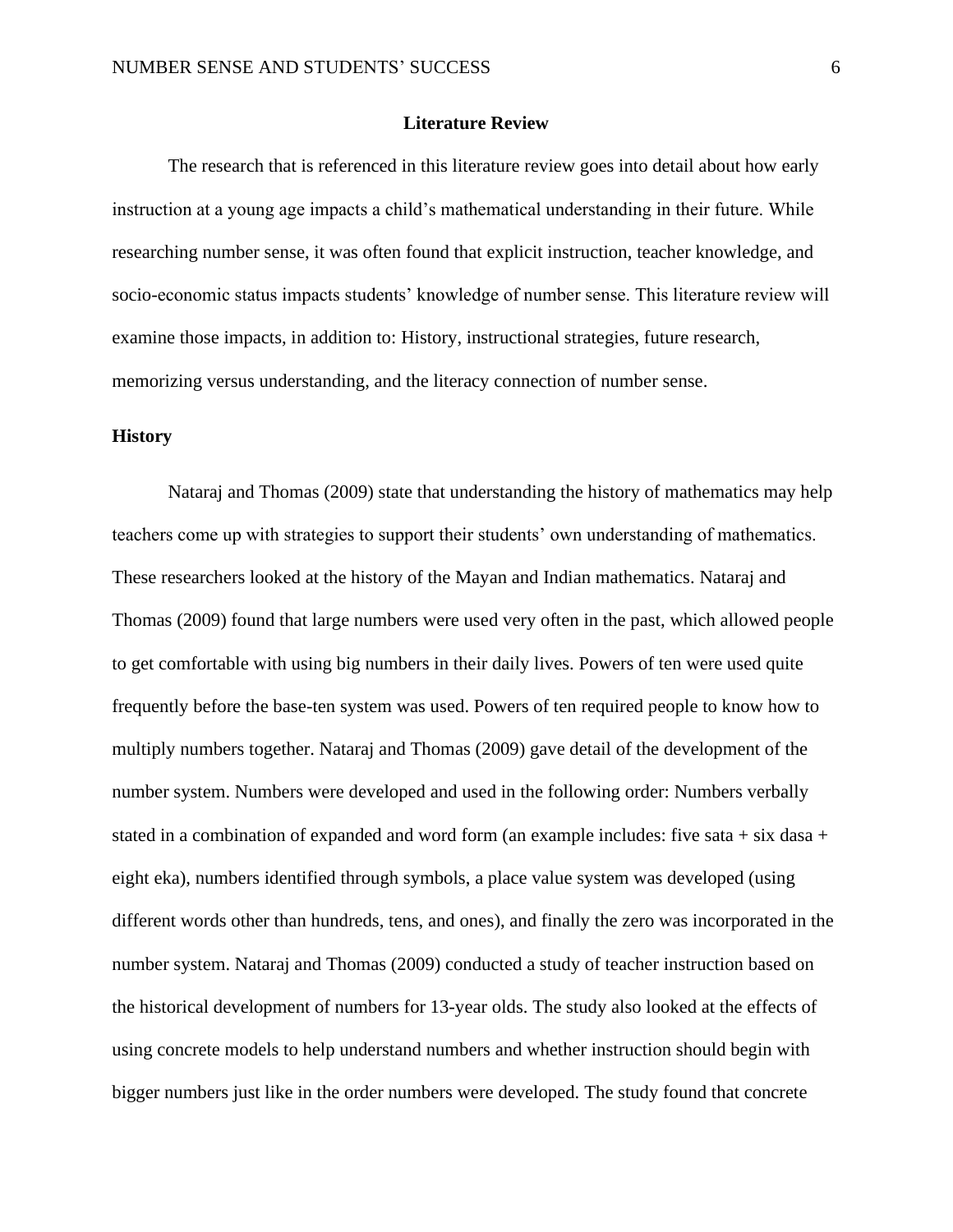# NUMBER SENSE AND STUDENTS' SUCCESS 7

models used in different forms of the different stages of the historical development to be beneficial to students' mathematical understanding. Teaching students with larger numbers also showed a positive effect. For some students it challenged them, but for others it was difficult which caused some students to give up. Therefore, it was mentioned that the students who really struggle, may need support and explicitly taught when dealing with larger numbers.

When looking at the history from an instructional view, a variety of methods and ideas were used similar to how they are today. Kamii and DeClark (1985) share that children should come up with their own strategies when learning about ones and tens from a development standpoint. Instead of using objects, Kamii and DeClark (1985) state that students should use mental math when adding and subtracting simple problems. This is similar to Courtney-Clarke and Wessels (2014) and Woods, Ketterlin Geller, and Basaraba, (2018) explaining that number sense should be directed through students' strategies and less focus on teacher direction. These researchers explained students should be challenged with higher leveled thinking and asked to share their understanding. Fuson (1990) states that concrete objects should be used to help students solve and understand addition and subtraction problems. In similarity, Woods et al. (2018) said the research shows that using concrete representations of numbers with explicit instruction will benefit students build their number sense. Sood and Jitendra (2007) informs that making instruction connect to the real world is beneficial to students' mathematical understanding. Bednarz and Janvier (1988) states an explicit model will help support numeracy learning for students struggling and looks at concepts rather than the algorithm. Jones, Thornton, and Putt (1994) created their own study based on the beliefs of the researchers listed above. Their study was created to determine what strategies to use with students to help build number sense using multidigit numbers. In their study, Jones, et al. (1994) wanted to build students'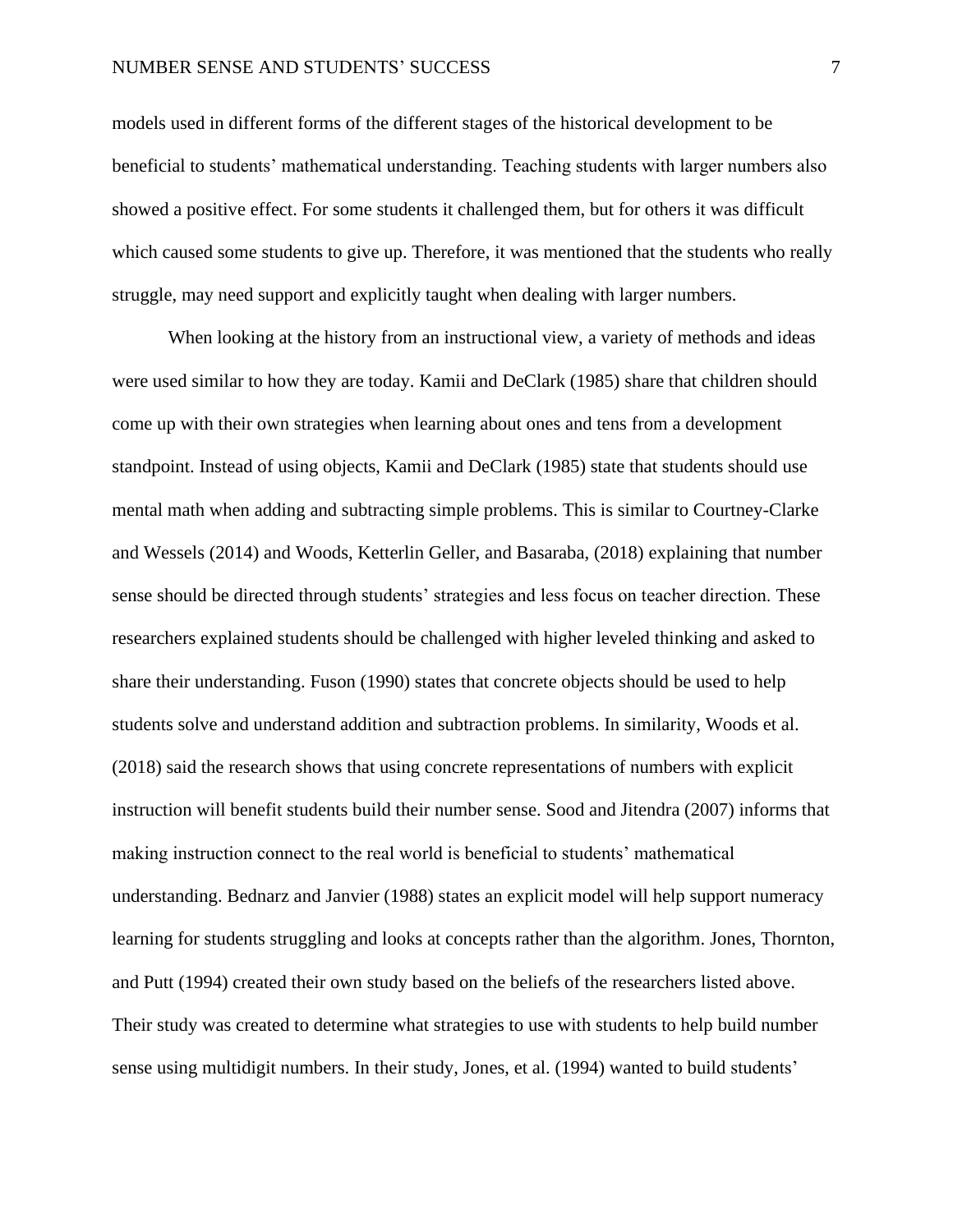number sense so they made sure to incorporate the following into their framework: Counting, putting things in groups, putting things together and taking apart, and making connections between numbers. When looking at the components of researcher's beliefs from 1985 to 1994, the majority are similar ideas and beliefs that are still used today.

#### **Early Instruction Impact**

Infants can begin to develop number sense through play and discussion. They may begin to refer to numbers as how many they have of something or comparing amounts (Woods et al., 2018). Morgan, Farkas, and Wu (2009) state that students coming into kindergarten with little to no mathematical knowledge will show growth in their learning but at a slower pace than a student who already comes into kindergarten with mathematical understanding. When students come to school and do not have those basic number skills, that is when teachers want to provide direct and explicit instruction of what numbers mean and number relationships to prevent later mathematical difficulties. When a student has not grasped number sense, especially place value, that is a predictor the student will struggle in later grades. Bryant et al. (2008) says that students who struggle with computation fluency is due to the lack of basic number understanding. Therefore, students who struggle with computation, often will have a hard time with story problems. Number sense is the base of mathematics, and without it, students will eventually struggle.

Several different studies done with kindergarten students showed number sense strength to be a predictor of math success in those students' future. Jordan, Glutting, Dyson, Hassinger-Das and Irwin (2012) predicted math success in third grade when students were strong in mathematics in kindergarten. In addition to the same findings as Jordan et al. (2012), Ivrendi (2016) also found mathematical understanding in kindergarten to be a good predictor of overall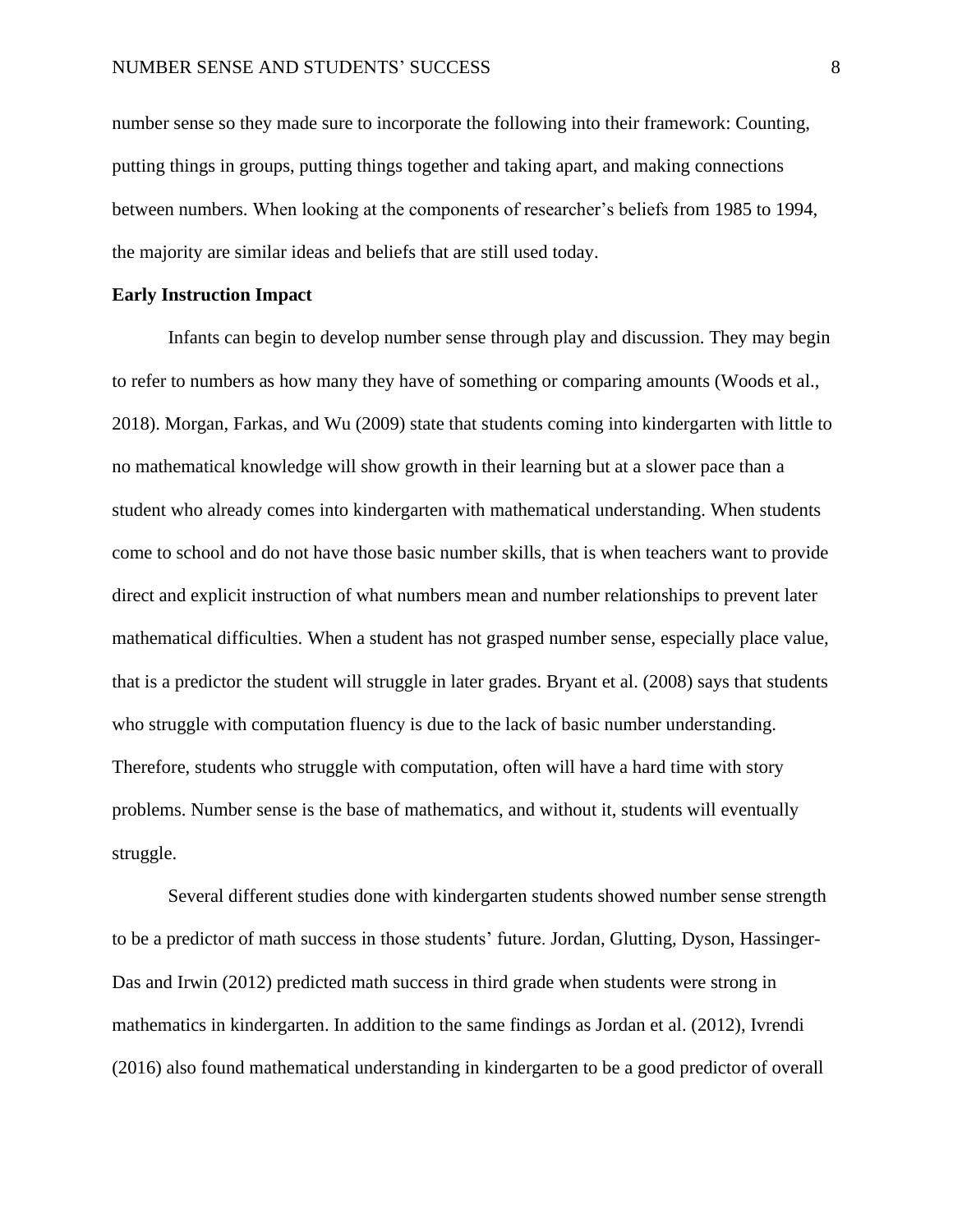academic areas in reading and science to  $8<sup>th</sup>$  grade. Morgan et al. (2009) did a study that showed when students scored below the tenth percentile on a math assessment in kindergarten, they had a seventy percent change of still being below the tenth percentile five years later. Morgan et al. (2009) specifically looked at how students scored on math assessments in the fall and spring of their kindergarten school year. When students scored low on the fall and spring assessment, they had the slowest growth rate in their mathematical development. When students scored low on the spring assessment, they had a slow growth rate. When students scored low on only the fall assessment, their growth rate was not as affected as the other two groups of students. Students who were not low on either assessment showed the fastest growth rate among all the groups. Aunola et al. (2004) did a similar study to Jordan et al. (2012), Ivrendi (2016), and Morgan et al. (2009) but their study focused on students coming to preschool and watched students' math progression through second grade. This study looked at whether metacognitive knowledge, listening comprehension, and counting ability relates to a students' mathematical ability. It was found that students' knowledge and ability of counting was the strongest predictor of students' math skills as they progressed in their schooling. Counting in this study included students counting verbally as high as they could go, counting on from a given number, counting backward from a given number, and being asked a quantity plus a given number. For example, the study asked students how many more is 8 if you start at 3, and students would know the answer to be 11. Aunola et al. (2004) also found that students that came into preschool with mathematical knowledge, especially counting knowledge, learned math content more quickly than students who came into preschool with less counting knowledge. When teachers intervene early on, it is shown to help students' mathematical success. Math intervention can take place as early as preschool. According to Notari-Syverson and Sadler (2008), an intervention study done with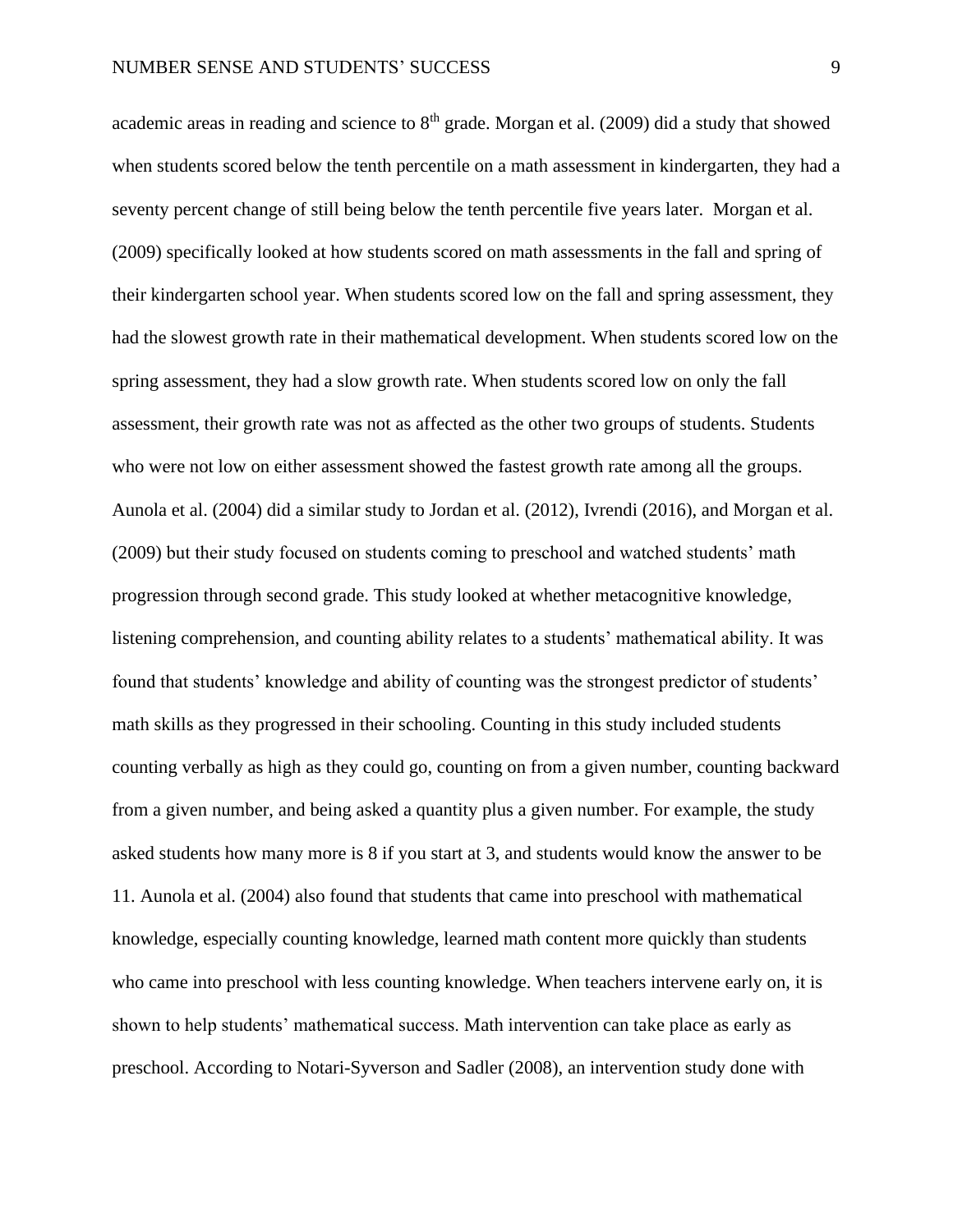preschool students showed mathematical improvement in comparison to students who did not receive math intervention. The intervention group used Big Math for Little Kids Curriculum that involved songs, games, books, and students conversing with one another (Notari-Syverson & Sadler, 2008).

In summary of these studies, number sense impacts all parts of mathematics and without a strong understanding, students will struggle in all areas of math. The earlier students start learning simple math skills, the better it will be on their math development as they go into kindergarten and get older. In knowing the importance of number sense, teachers have to know what strategies they should use to support all students build number sense. A common instructional strategy used to teach number sense, is explicit instruction.

# **Explicit Instruction**

While researching about number sense, the importance of using explicit instruction to teach number sense came up quite often. Explicit instruction has a strong impact on all students, especially students who struggle with mathematics. Woods et al. (2018) says the research shows that using concrete representations of numbers with explicit instruction will benefit students build their number sense. Kilpatrick, Jeremy, Swafford, Jane, and National Research Council (2002) explain that using concrete objects is to help students see the meaning behind the math skill to grasp a better understanding. The objects should not be used to solve problems for very long periods of time. When students can easily solve a problem using concrete objects and when they understand the skill using concrete representations, then it is time to move to a visual representation. Eventually the goal is to have students only need an abstract representation and understand the meaning behind the skill they are doing. For students to get to abstract understanding, it is found helpful for them to be provided with explicit instruction using concrete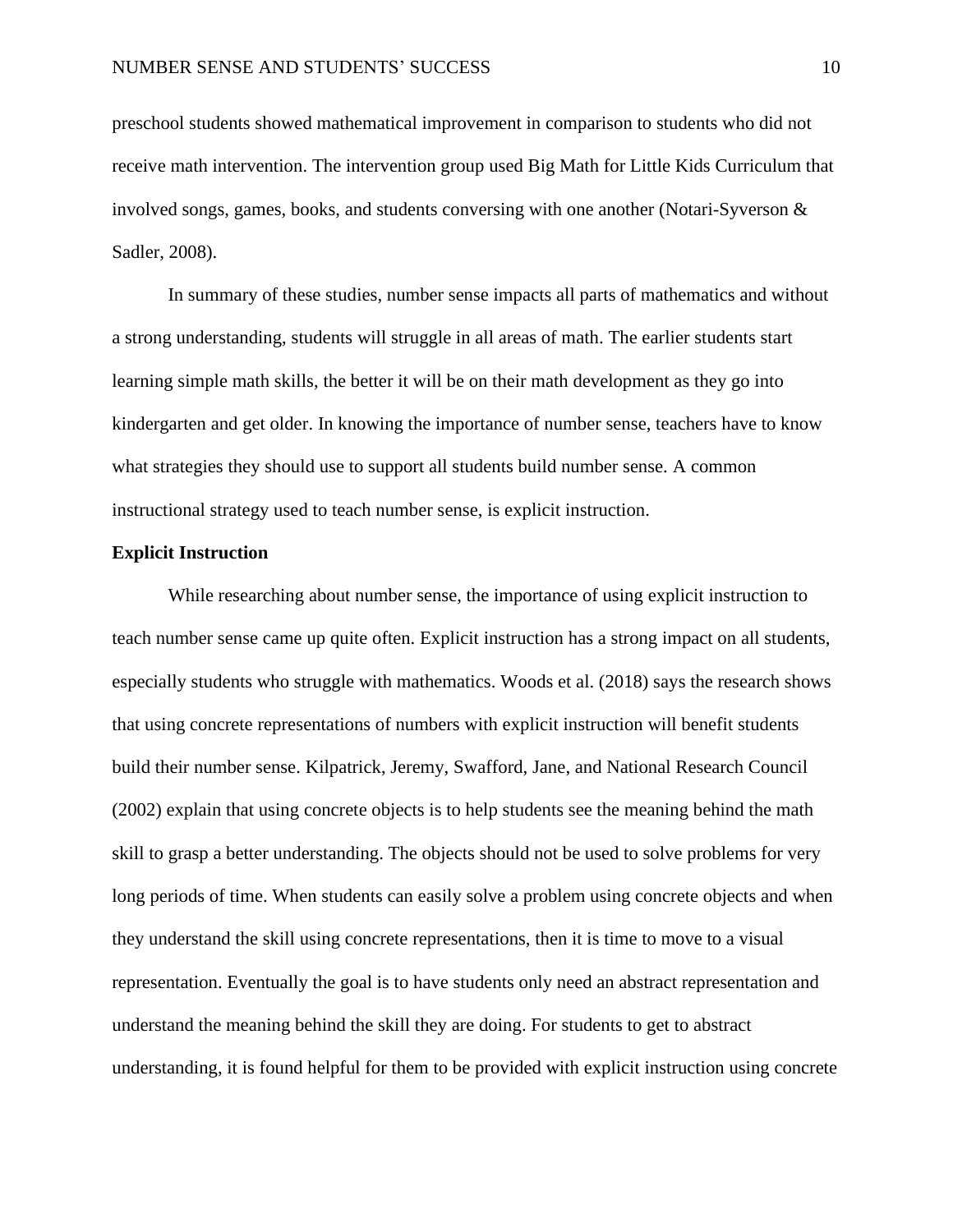and visuals (Gersten et al., 2009). An example of concrete representation is using manipulatives, such as base-10 blocks. An example of a mathematical visual is a ten frame, which is often used to support understanding numbers and problem solving. An example of abstract representation would be for the student to not need the concrete or visual. Abstract thinking is when a person can solve a problem in his or her head by thinking about a strategy or having the answer automatically.

To clarify what explicit instruction looks like, it consists of modeling and thinking aloud how to understand or do a specific skill. Doabler and Fien (2013) add that modeling is using language and demonstrations that are easy for students to understand. After modeling, scaffolding needs to take place. Sood and Jitendra (2007) describe scaffolding as allowing the student to gradually take more ownership with teacher support and eventually taking away the teacher support. Sometimes the scaffolding does not focus on the teacher support and is more about the material support. An example may be to use a number line and the scaffold might begin with teacher guiding the student on using the number line, then working towards the student using the number line on his/her own, and eventually the goal would be to for the student to solve a problem without a number line. Doabler and Fien (2013) agrees that scaffolding is needed after modeling to allow students to practice for independency. In addition, Doabler and Fien (2013) add that pre-teaching and review of the content is part of the guided practice stage. When providing explicit instruction, instant and specific feedback needs to be provided (Sood  $\&$ Jitendra, 2007). Doabler and Fien (2013) agree that feedback should be instant, continuous, and errors corrected in a positive manner. Instant means that the feedback is told to students as soon as possible. Preferably right when a student makes an error so that the student does not think he or she is correct and develops an incorrect understanding or habit. Specific feedback means that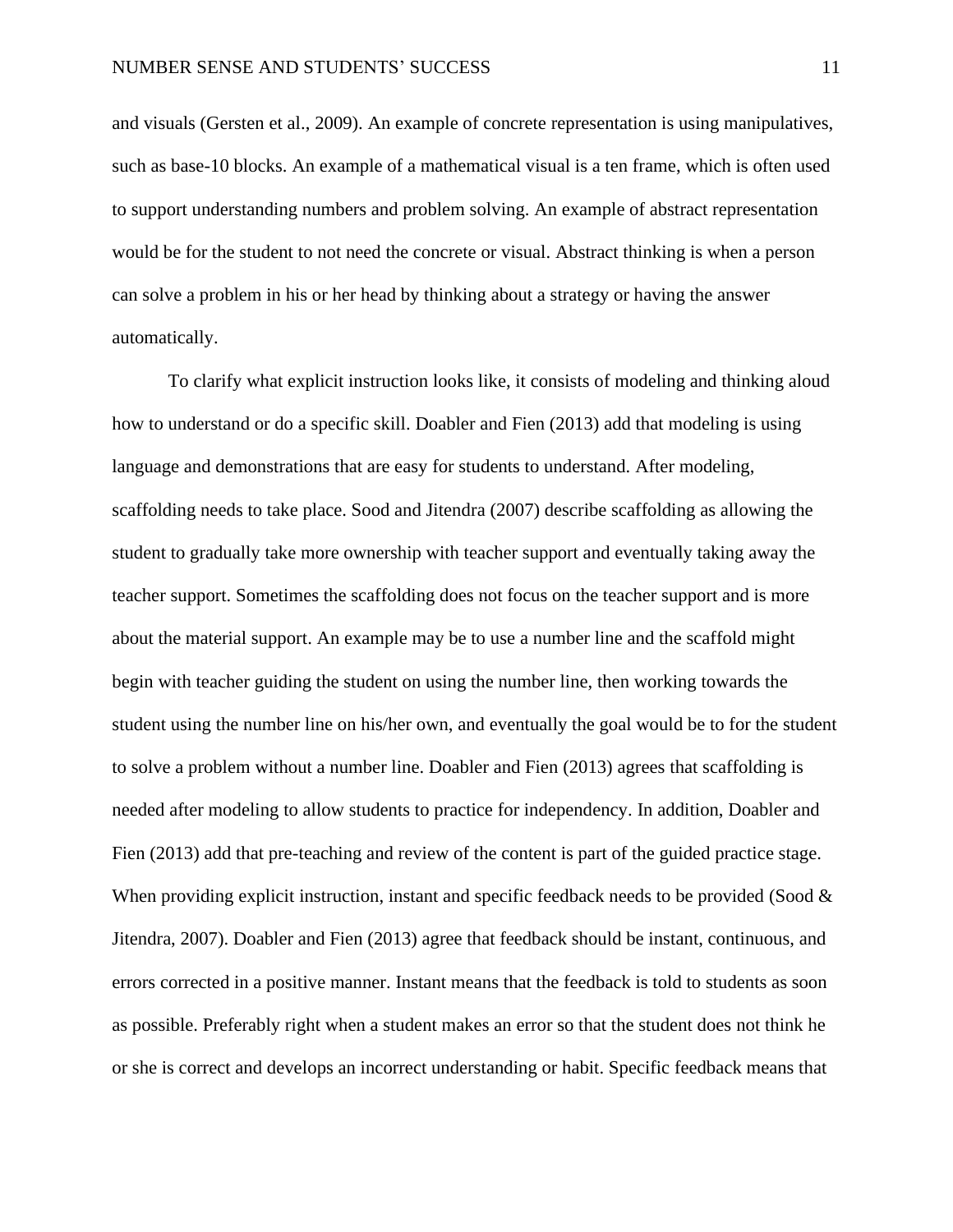the teacher reinstates what the student did correctly or incorrectly. An example of specific feedback might be, "You did a nice job showing that five can be broken up with four and one using the ten frame" or "That is incorrect, you got mixed up by going too fast, let's go back and point and count to each object one at a time." A non-example would be saying, "Good job" or "That is incorrect." The last piece of explicit instruction that Sood and Jitendra (2007) considers, is continual and long-term review of a skill so that it stays in the students' long-term memory. This means that review of a skill is consistent and independent practice is done over a period of time.

While researching explicit instruction, studies done in comparing different number naming systems were done by Magargee and Beauford (2016). Explicit number names are used in the Mandarin language. Magargee and Beauford (2016) did a study with pre-kindergarten and kindergarten students in Texas where students were taught using explicit number names and then gradually was introduced to the English number name systems. Explicit number name system focuses on the place value. An example of saying a number using an explicit number name would be: Two-ten six for the number 26. The study showed students benefit from being taught using explicit number names and traditional number names. Using explicit number names can create a stronger number sense due to the fact that the name is more focused on the place value (Magargee & Beauford, 2016). Gersten and Chard (1999) state that for number sense instruction to be effective, explicit instruction should occur instead of discovery or implicit learning. Latterell (2003) mention that students should explore by using what they have learned with new experiences to help them build problem solving skills.

Star (2016) looks at the upcoming curriculum and pedagogical changes that are wanting to be made in math instruction. Star (2016) refers to the discussion of student led versus teacher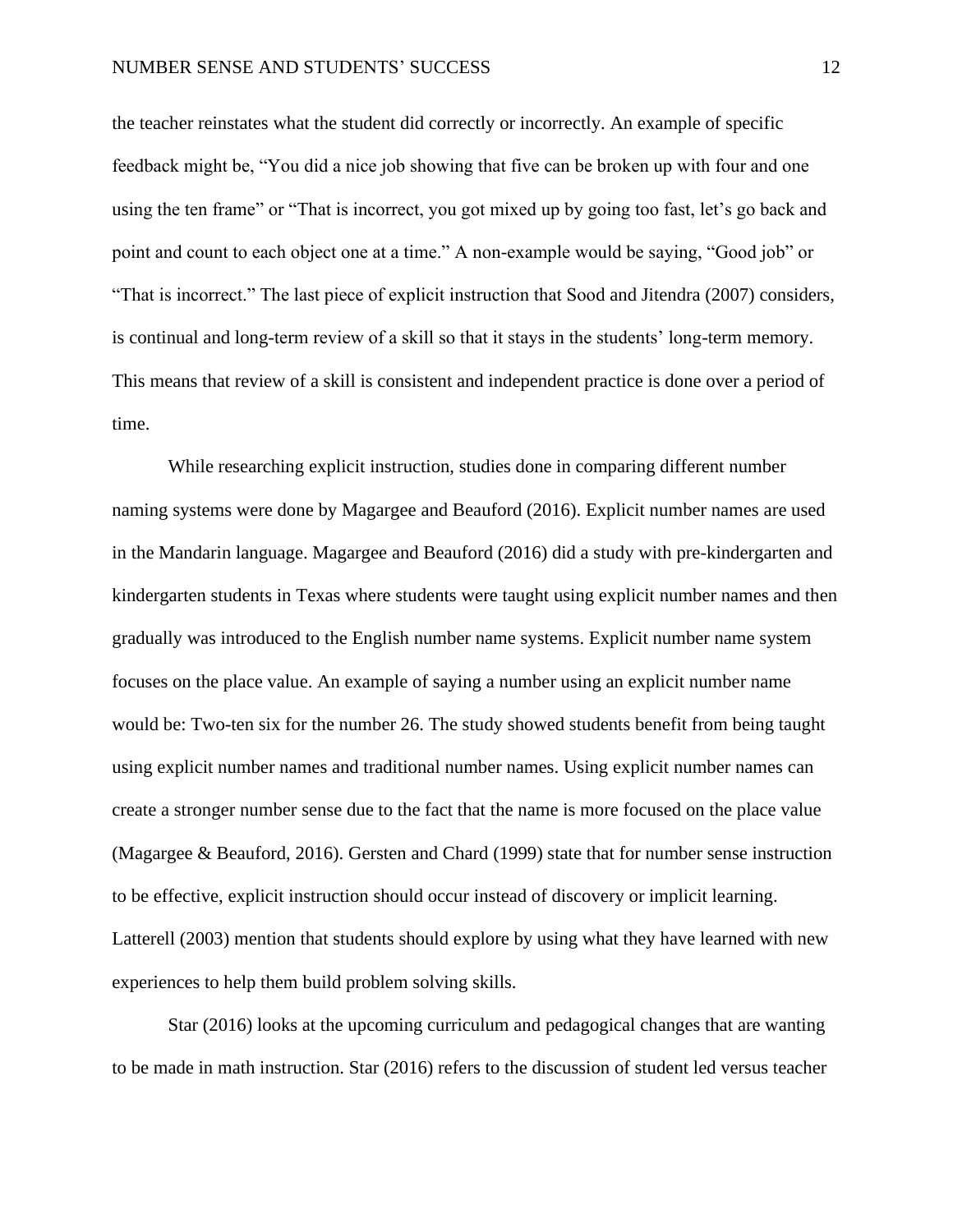led instruction. New standards are wanting students to be involved in discussion and learning to apply their knowledge to real world situations. According to Star (2016), teacher-led instruction is the most common method used by teachers. Star (2016) clarifies that instead of teachers changing so many things at once, that teachers should revamp the way they conduct teacher-led instruction just by a few different things at a time. One change in teacher-led instruction Star (2016) mentions teachers could make is to use questions that get students to use higher-level thinking. An example of higher-level thinking would be asking questions that requires a more than one-word response. The second change Star (2016) states could be done is to show worked examples to students. A worked example is showing students every step in solving a problem. It is also important that teachers choose problems wisely that connect with the lesson objective and can provide discussion among students. Star (2016) informs the final change teachers can make to improve teacher-led instruction is to show different ways of solving problems. This allows students to find a strategy that makes most sense to them. Explicit instruction is found to be very beneficial for all students. The main components of explicit instruction include modeling, guided to independent practice, instant and positive feedback. There are a variety of strategies teachers can use to build students' number sense while conducting explicit instruction.

#### **Instructional Strategies**

Clarke et al. (2011) states that a solid tier one math program has to focus on teaching the essential skills students need to know and teachers need to use research based instructional practices. It is hard to find programs that already exist with these two components. Clarke et al. (2011) created a program called Early Learning in Mathematics (ELM) for kindergarten students. There are 120 lessons that last 45 minutes long and calendar lessons that last 15 minutes long. After the fourth lesson, the program has problems that students try to solve as a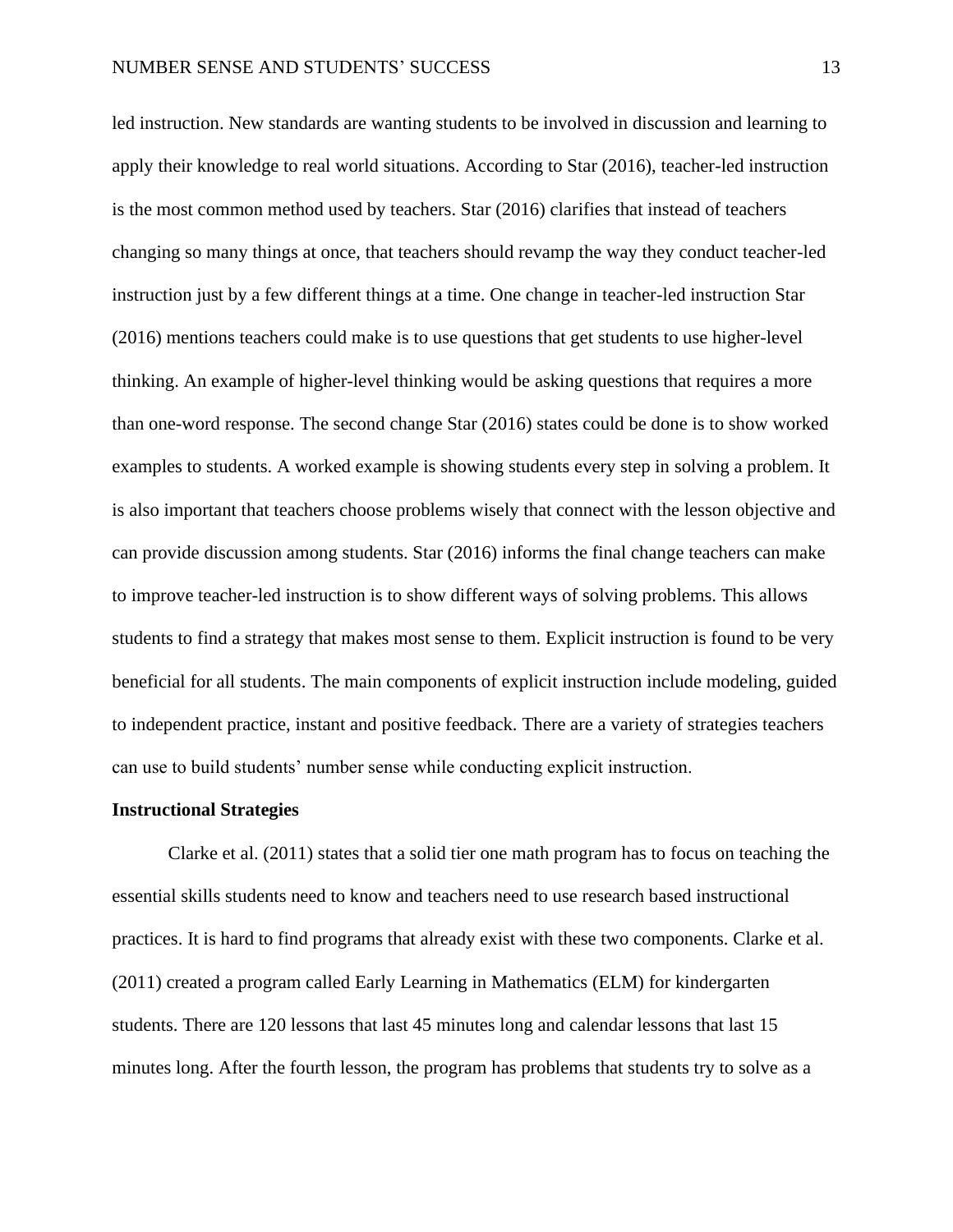# NUMBER SENSE AND STUDENTS' SUCCESS 14

whole class. The problems' focus will require students to use their skills in measurement, geometry, or numbers and operations. Vocabulary is also incorporated in the lessons as a focus area for students. ELM specifically teaches numbers through 100. Many kindergarteners will not be ready to work with numbers that high, but it will still be taught for those students who are ready. The main focus of ELM will be working with numbers 1-30 by counting, counting with one to one correspondence, taking numbers apart, adding one to a number, and solving story problems by using addition and subtraction strategies. When teaching geometry to kindergarten students, ELM's main focus is that students hear names of two and three-dimensional shapes and can identify them when given a shape. ELM also touches on teaching students about simple patterns, measuring objects to compare length, time and money. The majority of the lessons focus on numbers and operations, whereas measurement and geometry have less time devoted in that area. Clarke et al. (2011) made sure that ELM uses research based instructional practices. This involves the gradual release model, which includes teacher models and gradually allows students to practice the skill. ELM also includes showing the skill being taught in different forms. That means students see something physically, then it is shown with a picture, and the goal is for students to be able to complete the task without any representation. The third instructional strategy that ELM uses is having students do think alouds. A think aloud is when someone shares what he or she thought in his or her head. Teachers may have to model think alouds many times and guide students before students are able to do them on their own. The goal is for students to share out loud what they thought or how they solved a problem in their head so that students can learn from one another. The last instructional strategy ELM includes are ongoing assessments to check for understanding of current and past content. When ELM was used in the study conducted by Clarke et al. (2011), students at risk showed more achievement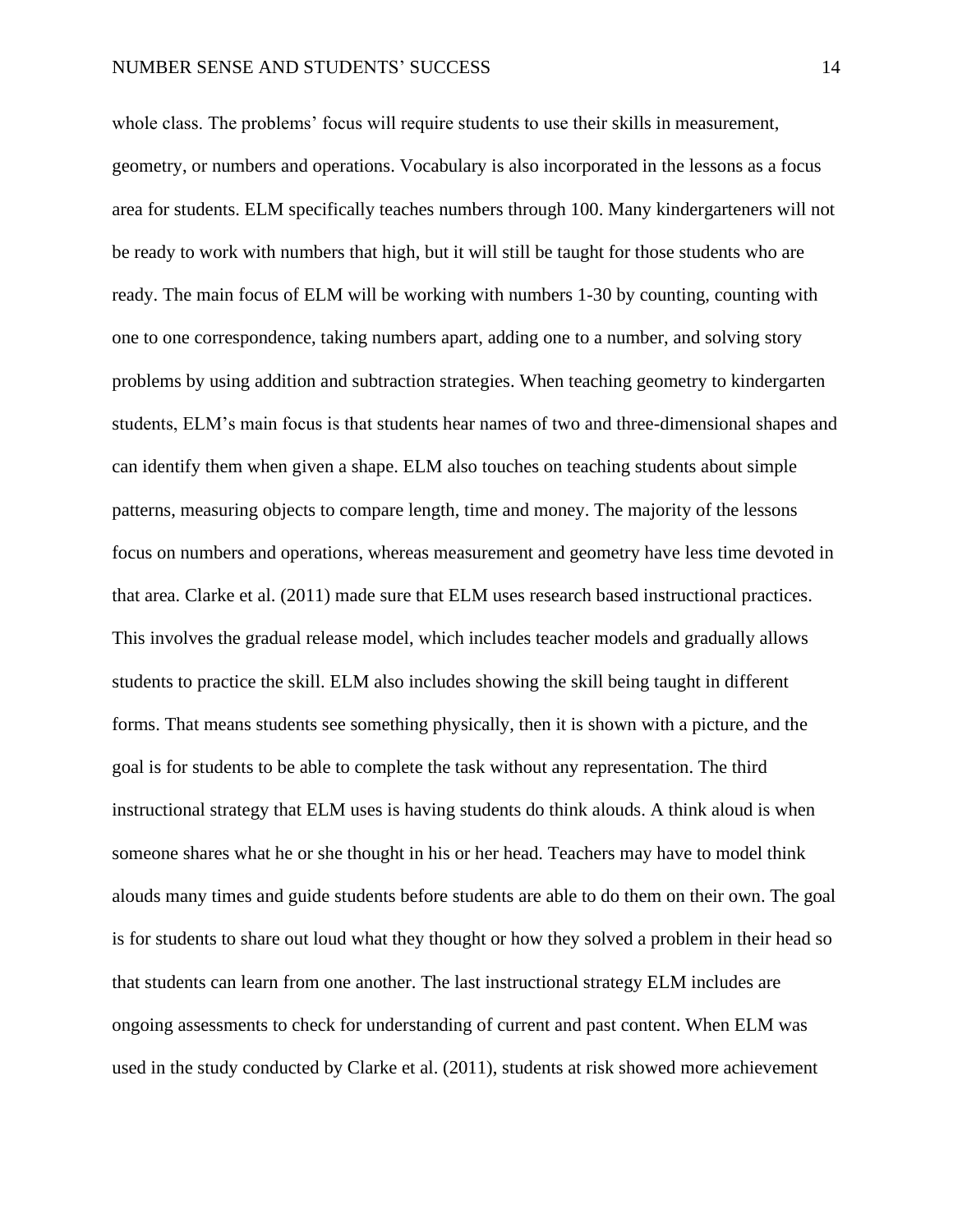than students not at risk. This shows that ELM is especially beneficial for struggling students in hopes to close their achievement gap.

Andrews and Sayers (2015) conduced a research study using a framework they created called the Foundational Number Sense (FONS). The purpose of this study was to create a framework that included skills that help build number sense. Within the framework are specific examples of how teachers can help students practice each number sense skill. The eight skills include: Identifying numbers, counting on and counting backwards from a given number, comparing numbers to an amount of objects, recognizing differences among quantities, showing numbers in a variety of ways, estimating, patterns, and solving basic operations (Andrews & Sayers, 2015). For each skill, Andrews and Sayers (2015) provided an example of how students can practice the skill. The example of systematic counting involves the student counting on and back from a specific number. In their study, they had three different cultures teach 1<sup>st</sup> grade lessons that would reach as many of these skills as possible. They found the framework to be beneficial but would like to research further in how the different cultures learn the eight skills.

Bryant et al. (2008) did a study with first and second grade students in a tiered two intervention group. These students received an additional fifteen-minute instruction time for 18 weeks using a framework that they created on their own called "Booster" lessons. When looking at this framework in comparison to Andrews and Sayers (2015), there are a few similar skills that were focused on in both frameworks. Bryant et al. (2008) had number recognition and systematic counting. The additional skill that Bryant et al. (2008) had was writing numbers and skip counting. It was noted that first graders are expected to count, identify, and write numbers to 99 and second graders are expected to do those skills to 999. Comparing numbers is also a similar skill, but on the Bryant et al.'s (2008) framework, it provides the strategy of using a five frame,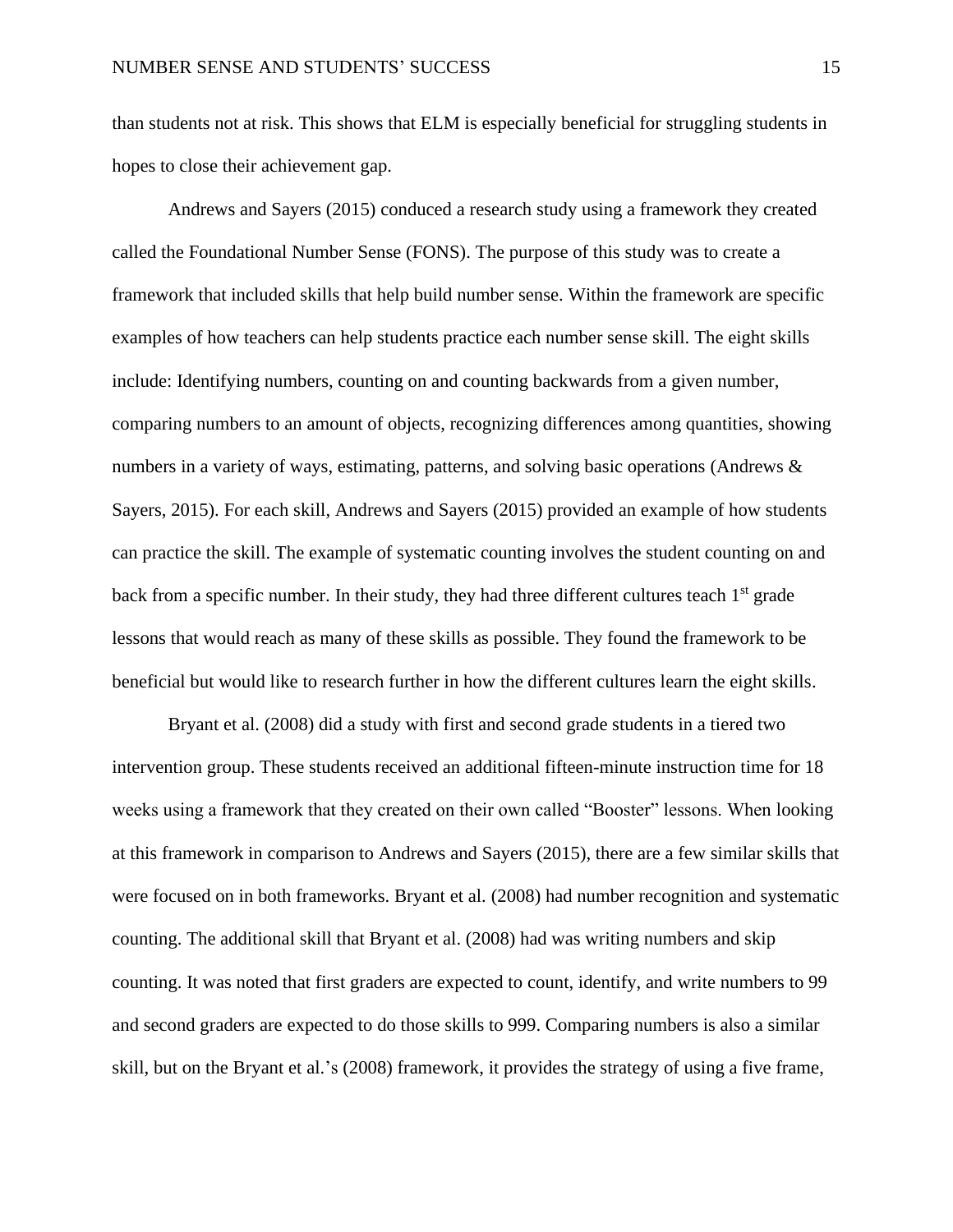ten frame, and part-part-whole relationships. Both frameworks have student practice addition and subtraction. Bryant et al. (2008) provides more specific strategies such as: "Fact families, doubles, doubles +1, make 10, count down -1, -2, and number bonds" (p. 27). A difference in the Bryant et al. (2008) framework, is place value. In first grade, they had students working with 10s and 1s and by second grade they had students working with 100s, 10s, and 1s. A few other strategies that Bryant et al. (2008) used for place value was using the base-10 model. Base-10 would include: five 100s, one 10, eight 1s. Within this model, students would be required to read and write numbers by using the base-10 model and be able to state the place value each number is in. For example, for the number 518, a student would be able to say that there is five 100s. Bryant et al. (2008) also used place value by using the standard model. The standard model would be saying 518. Bryant et al. (2008) shares similar statements to Gersten and Chard (1999) in how instruction should be provided explicitly to students. The intervention time in the Bryant, et al. (2008) study was implemented through a similar form of the gradual release model. It began with the teacher modeling, the teacher thinking aloud to students, having the students do the task with assistance (guided practice), pacing, and the teacher gave feedback to students on how they did the task. A similarity to Sood and Jitendra's (2007) study and Bryant et al.'s (2008) study is the use of concrete to semi-concrete practice with students to develop a sense of understanding with mathematical ideas. According to Bryant et al. (2008), teachers used concrete objects as needed (such as base-ten blocks), then used visuals (such as a number line) and worked towards no visual or concrete tool to support scaffolding for students. At the end of the study, it was found that the tier two intervention was beneficial for the second-grade students but not for the first-grade students. The researchers state that this may be due to the fact that the first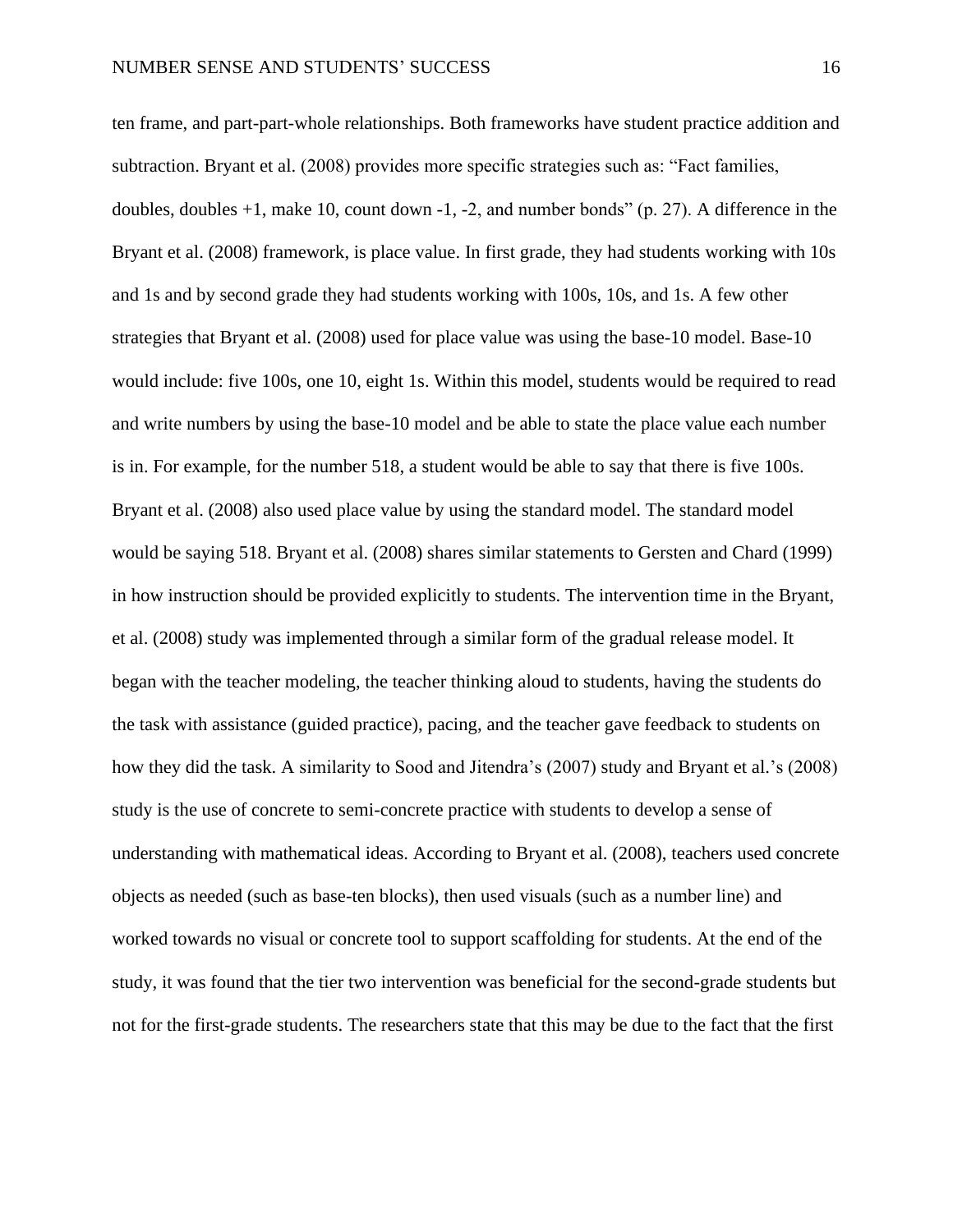graders needed more time to develop all of the skills that was being asked of them, but that is an assumption until further research is done.

Witzel, Ferguson, and Mink (2012) share three strategies to help build number sense. In agreeance with other researchers, using concrete materials allows students to build an understanding with a use of materials. Witzel et al. (2012) points out that teachers have to pay attention to what each student needs to continue to grow their understanding. Some students will need to use concrete materials to solve math problems while other students are ready to move onto a picture model or even ready to do it in their head. The second strategy shared by Witzel et al. (2012) is to teach to proficiency. Teachers have to teach so many skills, but Witzel et al. (2012) reminds the importance of students understanding an essential skill before moving onto a skill more complex. The third strategy Witzel et al. (2012) listed was to teach and use math language, and connect it to other content areas or activities so that students see the connection math has in the real world. In conjunction with math language, Witzel et al. (2012) shares that student think alouds are important to building students' mathematical understanding just like Clarke et al. (2011) incorporated in the ELM program.

McGuire, Kinzie, and Berch (2012) provides five frames as an instructional strategy that can help improve students' knowledge of numbers 0 through 5. A five frame is a 1 X 5 row of squares that is usually used to put circles, or counters in, to represent a number 0 through 5. McGuire et al. (2012) references several researchers to explain why five frames can benefit students' mathematical development. Novakowski (2007) says that five frames give students a visual and connection to the number five so that when students are dealing with number combinations under five, some might refer to the five frame visual. Wynn (1990) points out that five frames are a small visual for students so that they are not overloaded with a bigger amount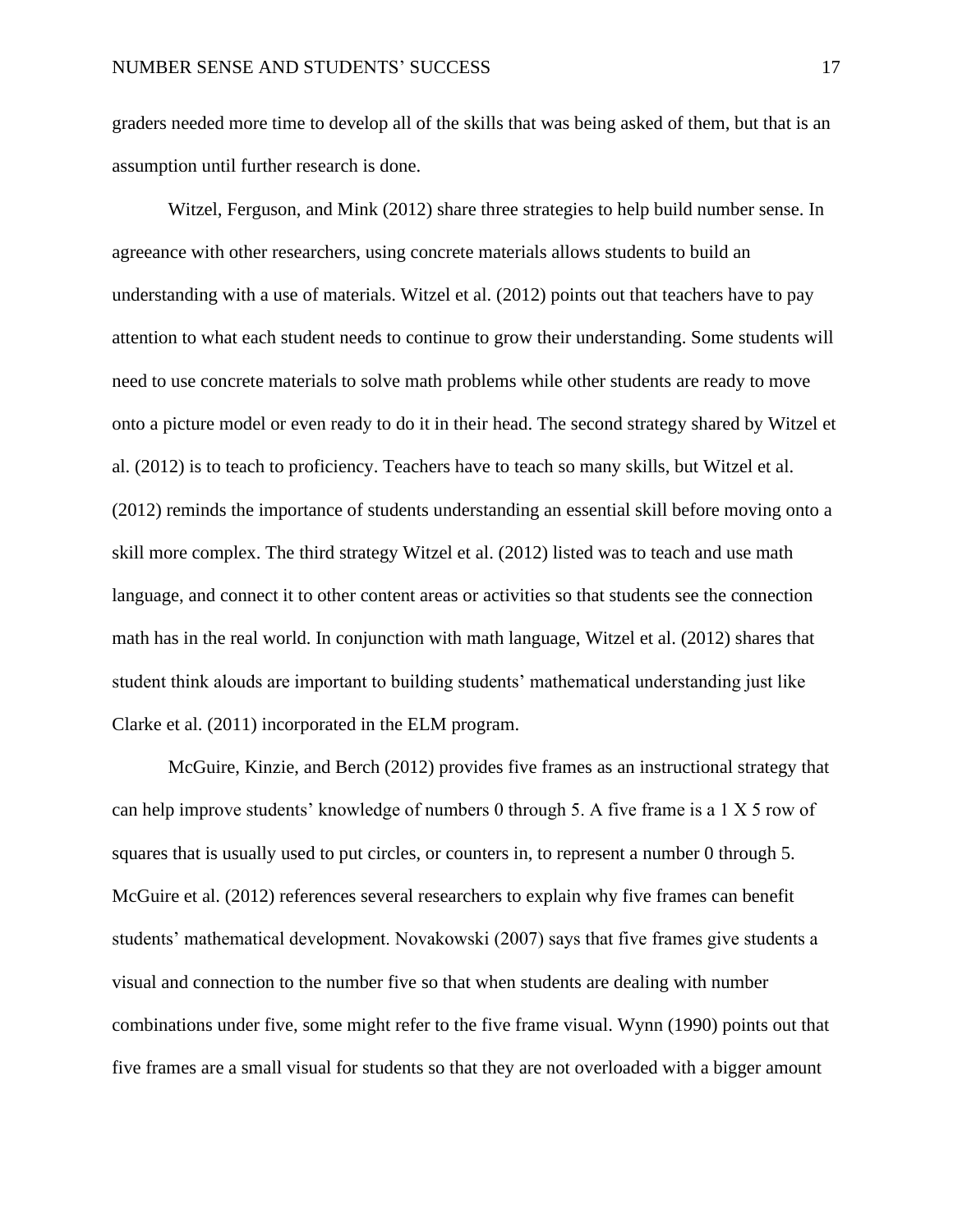of something they are not ready for, such as a ten frame. The National Research Council (2009) informs that five frames can provide students with another representation for the numbers 0-5. Some students can easily connect that the empty squares on a five frame is the same as how many fingers they have on one hand. Hunting (2003) mentions that five frames can support the part-part-whole concept within five. For example, a teacher could show 3 red colored circles and 2 yellow colored circles to demonstrate that one part is 3, one part is 2, and the whole is 5. Finally, McGuire et al. (2012) considers five frames to prepare students for ten frames, which would be the next step when students are proficient with numbers 0 to 5.

Woods et al. (2018) shares that a number line can be used as an instructional strategy to construct number sense. When given instruction on how to use number lines, they can teach students a variety of skills such as: Counting, ordering of numbers before and after, patterns, and learning how far apart numbers are from one another. However, to allow number lines to be used effectively, students (especially students with learning difficulties) need to be given explicit instruction on how to use the number lines (Woods et al., 2018).

Small groups will be beneficial for students during math instruction. Small groups can also be helpful to the teacher to see what students understand and what reteaching may need to occur (Bryant et al., 2008). Gersten et al. (2007) agree that small groups of no more than six students can help students struggling with mathematics or any content area when they are given explicit 30-minute instructional periods. Kilpatrick et al. (2002) agree that small groups can be beneficial to student learning when they are used in the right way. That means students are taught their expectations of how to act and know what they will be doing in the group. Kilpatrick et al. (2002) makes a point that if not all students participate in the group, then it makes the group time less effective. Making instruction connect to the real world is beneficial to students'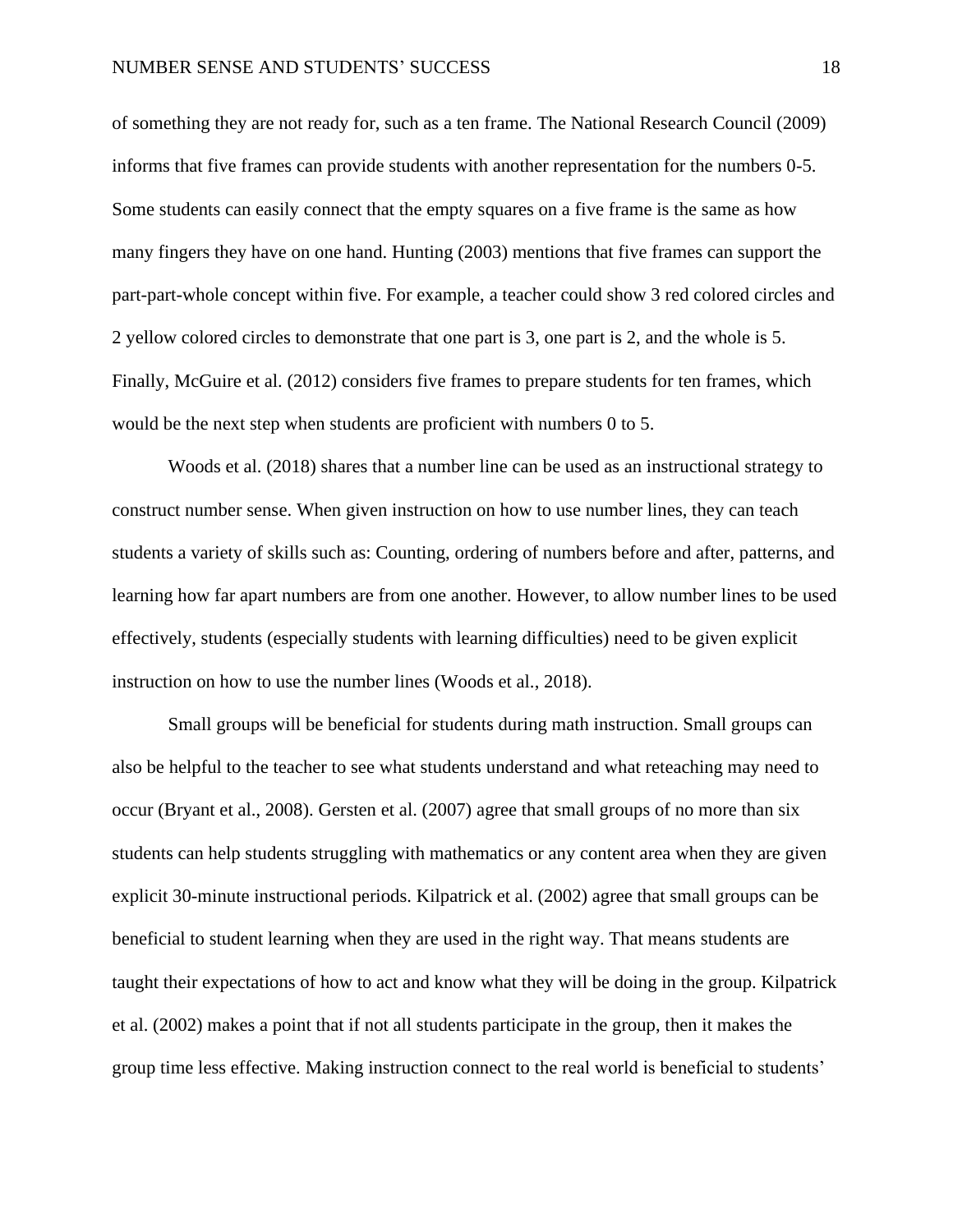mathematical understanding. When provided explicit instruction and then make connections with the task on how students may use that information in the real world, will give students something to make a connection to and instill that learning in their long-term memory (Sood & Jitendra, 2007).

Two sources looked at the benefits of board games to support number sense. Woods et al. (2018) and Jordan et al. (2012) state that number paths on a board game can build a student's understanding of length. What was found to be more beneficial was when the board game had numbers on the board so that when you spun, you moved forward which allowed students to learn what came before and after numbers. Wiest (2006) explain that games in general can support students' number sense when the games are chosen with purpose and students play the game correctly to support the learning.

Kilpatrick et al. (2002) mention that instruction should try to include as many math skills as possible in a lesson. Kilpatrick et al. (2002) created these five math skills that will be referred to as math branches in this literature review. One branch is to understand the math ideas and know the underlying meaning of math concepts. When students understand the math skill, it allows them to work less at solving other math problems because they can find connections to what they've learned and know. According to Kilpatrick et al. (2002), when students have a good understanding of a mathematical concept, they should be more likely to catch when a problem is incorrect. The second branch is actually solving the math problems. Kilpatrick et al. (2002) consider fluency and accuracy to be important in this branch. For students to solve the problems accurately and fluently, they need to truly understand the problem. The third branch is being able to apply a math skill to a real-world problem. For students to apply what they know, they need to understand the mathematical problem and know what method to use or come up with a solution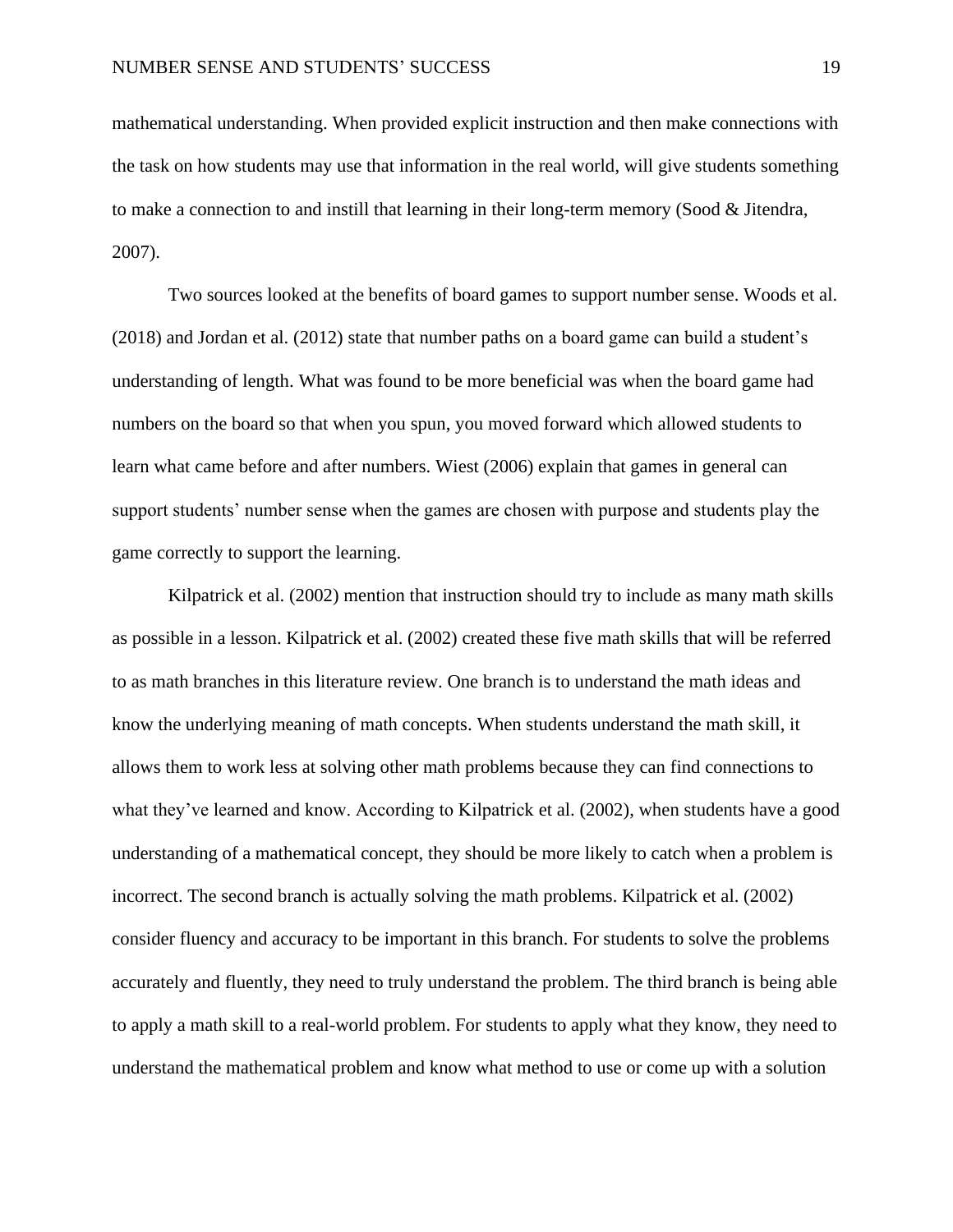on their own. The fourth branch is a step beyond the understanding branch and the student is able to explain the process or product. The fifth branch is the will to do the work and knowing why and how each mathematical problem is important. Kilpatrick et al. (2002) state that the goal is for students to be math proficient and that means that these five branches are intermixed as much as possible when teaching students to develop their mathematical skills. Students are more likely to remember the mathematics when more than one branch is being incorporated as it will make the experience and learning more memorable to enlist in their long-term memory. In addition to these five math branches, Kilpatrick et al. (2002) also mentions the importance of a welcoming classroom where students feel comfortable sharing ideas with one another and not afraid to ask questions. The teacher should also make sure that students have enough independent practice time and that the practice should be longer than the guided and modeled practice. During this practice time, students may be working independently, with partners, or in small groups (Kilpatrick et al., 2002). The instructional strategies listed above can be used in conjunction with an explicit teaching model. Teachers need to have the knowledge of how those strategies can be used to support students' mathematical understanding.

# **Teachers' Content Knowledge**

Kilpatrick et al. (2002) says that teachers need extra knowledge about math to effectively teach math. Not only do they need to know how to solve math problems, they also need to understand the concepts in a variety of ways to help students who think of different methods. According to Darling-Hammond, (2000) teachers' understanding of math and their knowledge on how to teach mathematics to students is the greatest variable of students' math achievement. Hill (2008) held a study that had similar findings in which the teachers' knowledge of math and how they teach the concepts, impacts students' understanding of mathematics. Courtney-Clarke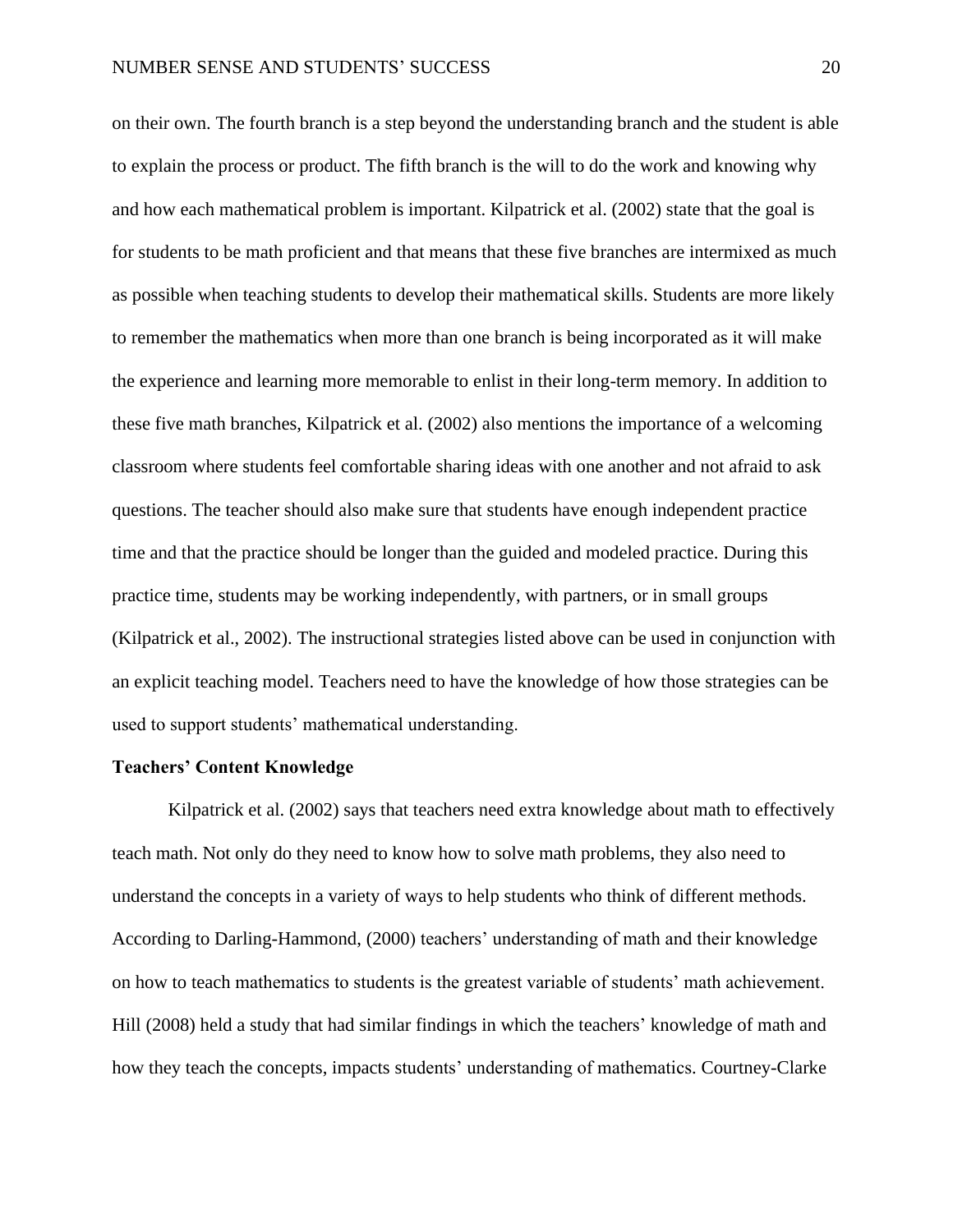and Wessels (2014) discuss that if our teachers do not have the knowledge of mathematics that is going to support our students, then we have to go back to teacher preparation programs and make sure pre-service teachers are learning what they need to help students in their classroom. Kilpatrick et al. (2002) agrees that colleges need to prepare teachers to think how students may understand problems and the stages students go through in math development.

Yang (2007) did a study where fifteen pre-service teachers in Taiwan were interviewed by solving number sense problems. The way the pre-service teachers solved the problems were analyzed by whether they used a number sense-based strategy, a rule-based strategy, or could not explain their solution correctly. It was found that about five teachers mainly used number sense strategies, and about ten of the teachers used rule-based strategies. It was noted that teachers had a hard time estimating when the problem asked the teachers to estimate. Instead, the teachers wanted to provide the exact answer. These results conclude with other research that number sense instruction needs to take place in college so that pre-service teachers are more prepared to teach students number sense strategies.

LeSage (2012) conducted a study where they had a select number of pre-service teachers take an additional course that focused on effective mathematical teaching strategies. A lot of the instruction taught teachers how to use concrete to abstract thinking with different mathematical skills. The study found the course to be effective if the pre-service teachers came into the course having some understanding of math concepts. If the pre-service teachers had very little knowledge, then the course did not make much difference because they would need more intense instruction themselves for a longer period of time. The previous research showed that teachers are lacking the mathematical knowledge. However, what was not stated, was the kind of knowledge teachers need to be prepared to teach students. In addition, the research showed that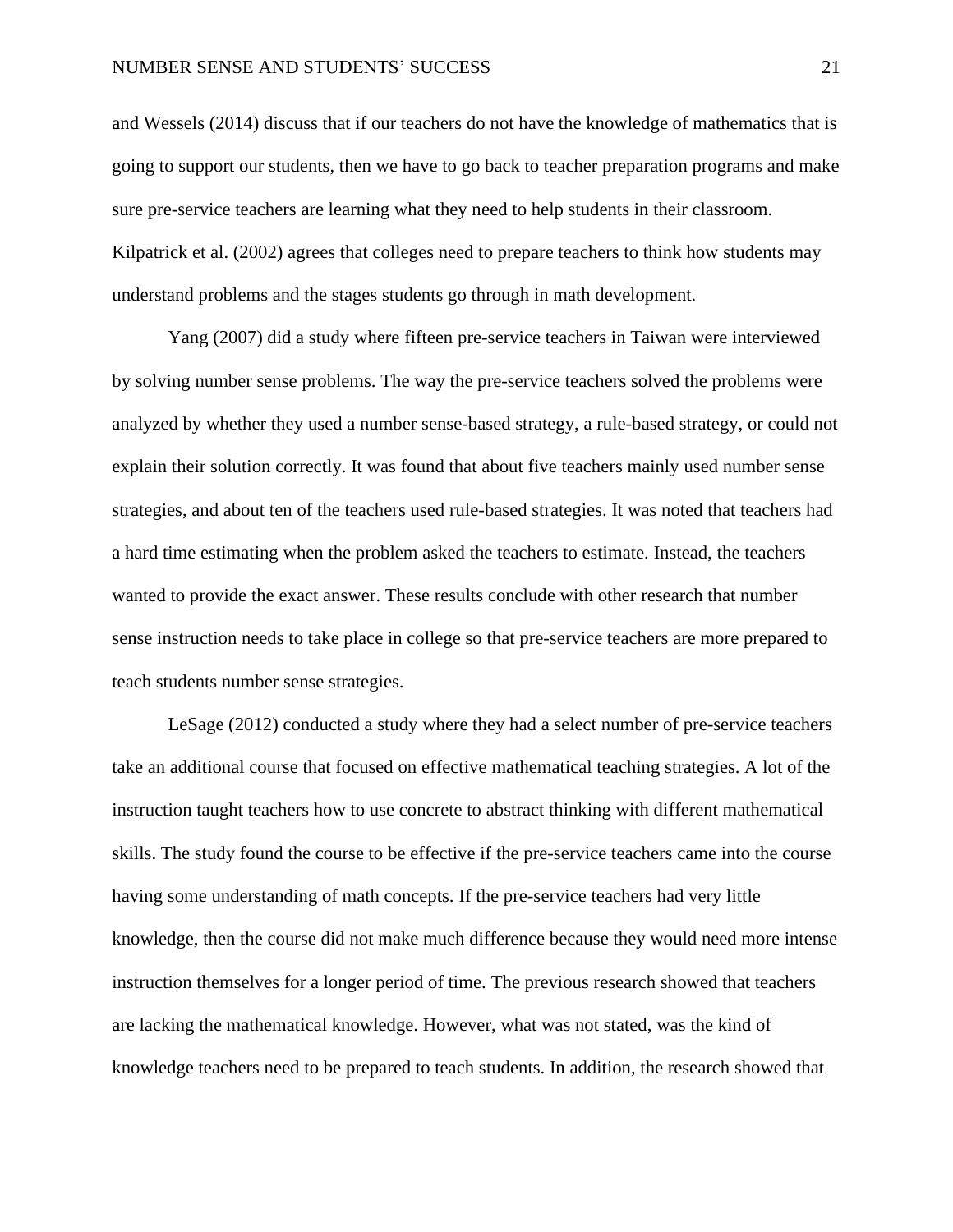teachers are lacking the knowledge on how to teach mathematical skills to students. LeSage (2012) stated that more research could be done on math pedagogy to help prepare teachers on how to teach students the most effective way. The lack of teacher knowledge was not the only area needed for future research based on the compiled research studies analyzed in this literature review.

# **Future Research**

From the research that was reviewed, the researchers shared areas in which further or future research could be done. Jordan et al. (2012) indicates more research could be done with the impact math development and instruction has on English language learners. Bryant et al. (2008) did research on tier two instruction but explain that further research of tier 3 instruction should take place. The last area of future research that was noted from the studies in this literature review was comparing memorizing versus understanding and explicit versus implicit teaching with mathematics. Bryant et al. (2008) conducted a study on the explicit instruction that is supported in math textbooks for kindergarten through second grade. They only looked at the main lessons of the textbook that involved numbers and operations. Bryant et al. (2012) looked at four textbooks, three of them being traditional textbooks and the other one was a reform-based textbook. Bryant et al. (2012) found that explicit instruction was not well supported in any of the textbooks they reviewed. The researchers state that components of mathematic textbooks could be researched again in the future to see if textbooks have changed their content as more research comes out in support of explicit instruction.

#### **Memorizing Versus Understanding**

One main disagreement that appeared in the research was how students should learn math, especially basic math facts. Gillum (2014) calls one method the traditional standpoint. This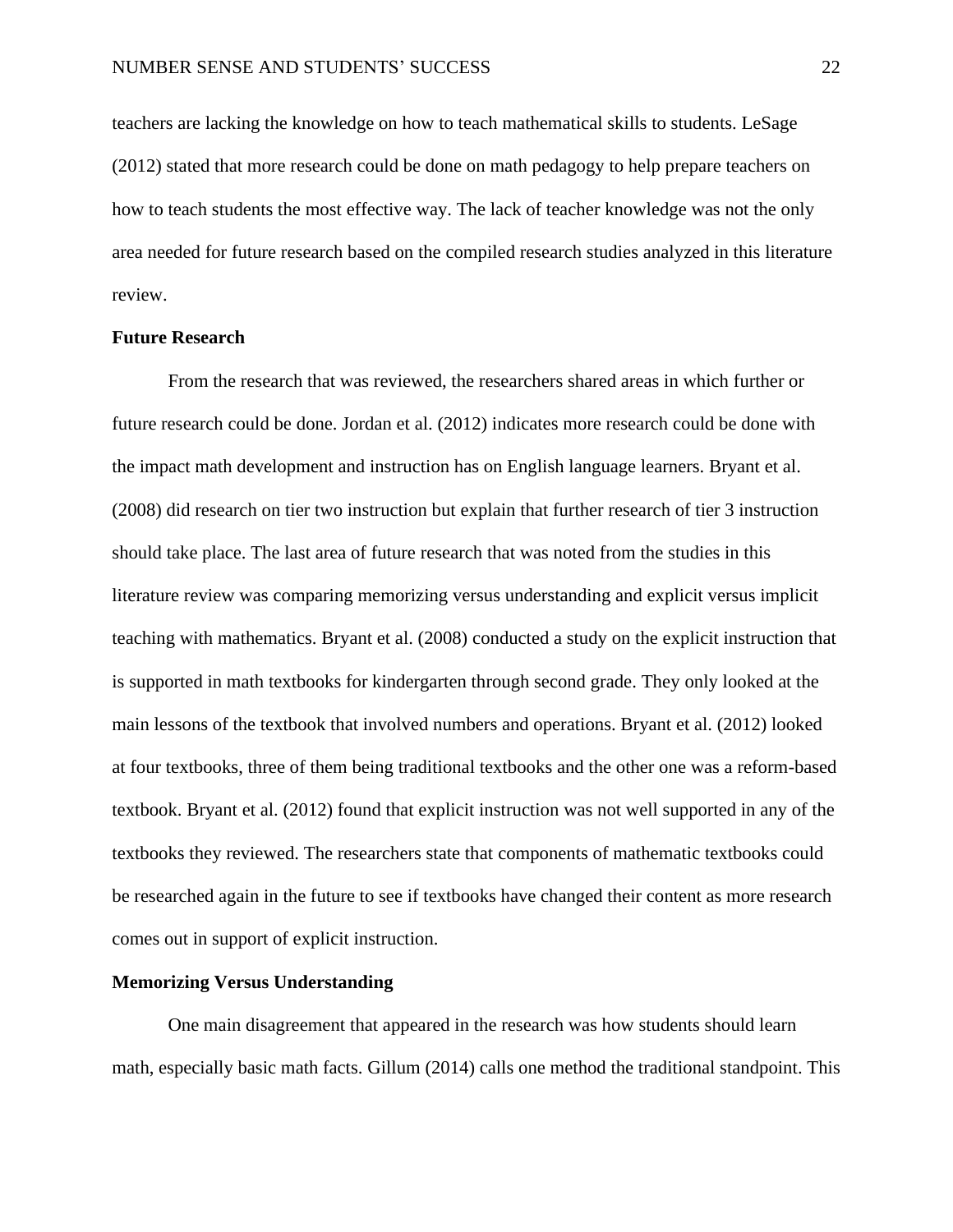traditional standpoint includes memorizing algorithms and facts to be restated fluently. Geary, (2004) makes the point that memorizing a bunch of algorithms will not last in long-term memory for many students. Baroody (2006) calls the traditional standpoint as conventional wisdom. In the traditional view or conventional wisdom, students go through a developmental state when solving problems. Students often start solving problems using their fingers, then students tend to move towards using other problems they know to solve an unknown fact, and eventually students should be able to recall the facts (Reys et al., 1998). According to Baroody (2006), the opposite of the conventional wisdom is the number sense view. The number sense view's goal is for students to learn many facts so that they are stored in long-term memory. Cowan et al. (2011) states that the number sense view does not mean that students know every simple addition and subtraction problem. Instead, students should be able to use the facts that they have stored in their long-term memory to be able to solve other problems. For example, a student might know that  $3 + 4 = 7$  because they have  $3 + 3 = 6$  stored in his or her long-term memory.

Kilpatrick et al. (2002) also talk about the disagreement of memorizing versus understanding mathematics. Kilpatrick et al. (2002) references memorization versus understanding due to the math reform of standards from the National Council of Teachers of Mathematics in 1989. Kilpatrick et al. (2002) informs that only memorizing or only understanding is not enough. When students learn to only memorize, they will not be able to store enough in their long-term memory and will eventually make mistakes. When students only understand, they may not have the automaticity that is wanted. Instead, Kilpatrick et al. (2002) shares that students need more than only understanding and memorizing. Kilpatrick et al. (2002) states that for students to be well-rounded in mathematics, they are math proficient. The researchers created five branches of math proficiency that all students should be exposed to and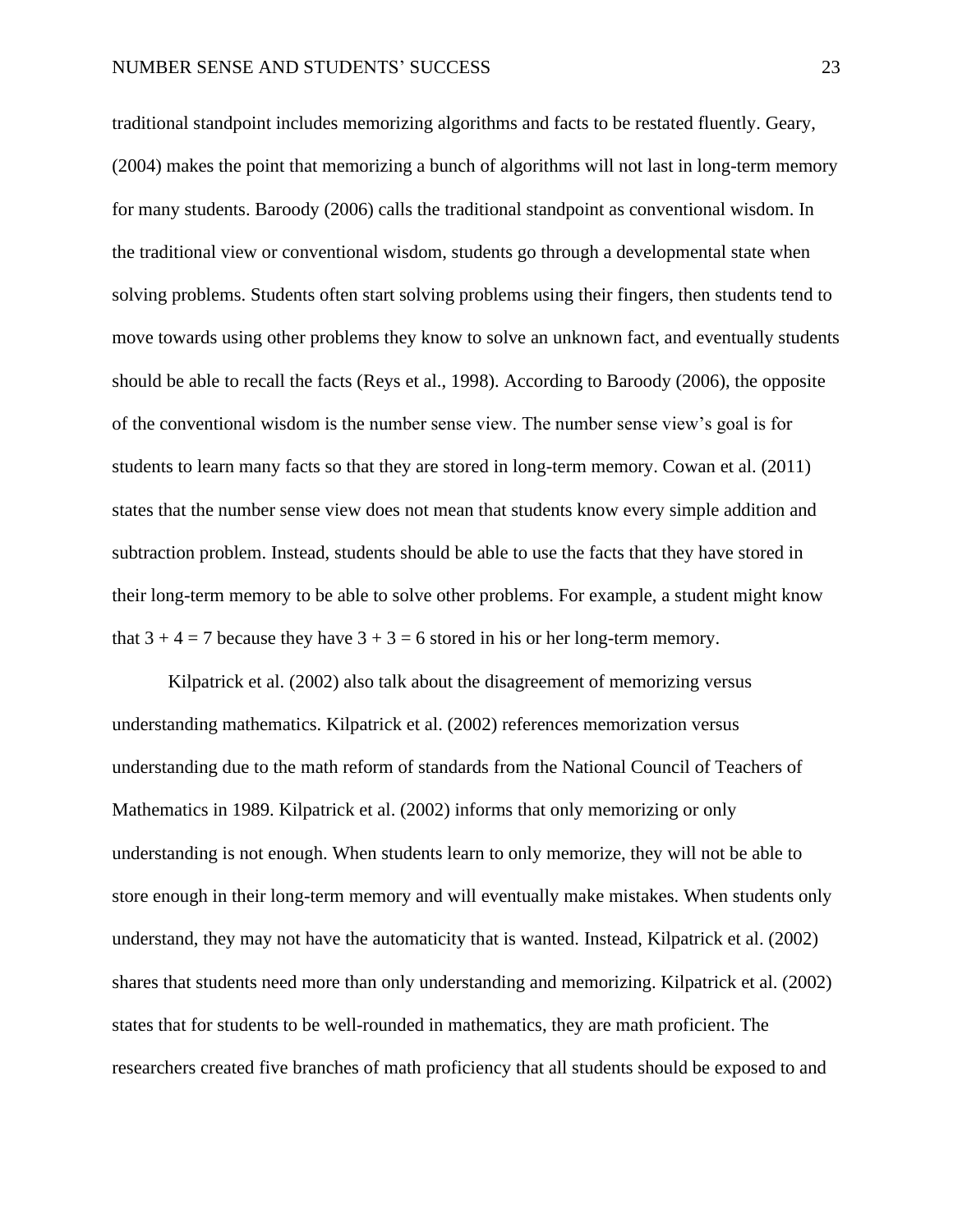practice in their math education. These five branches were explained earlier in this literature review in the instructional strategies section.

Another different viewpoint came from Courtney-Clarke and Wessels (2014) and Woods et al. (2018). They state that number sense should be directed through students' strategies and less focus on teacher direction. Students should be challenged with higher leveled thinking and asked to share their understanding. Woods et al. (2018) discussed that students should be challenged to share their knowledge to promote a strong understanding of number sense. This is where future research could occur about implicit instruction that promotes students' discoverybased learning from Courtney-Clarke and Wessels (2014) and Woods et al.'s (2018) research.

Memorizing, learning to understand, explicit instruction, and implicit instruction may connect together in stages of instruction, yet have some differences. Given the information that is shared in this literature review, it supports the need for further research in how to incorporate all of these into teachers' instruction. A variety of variables was brought up in the research that may impact students' mathematical development. A common variable that was discussed in several studies, was the socio-economic status of students.

# **Socio-Economic Effects**

Courtney-Clark and Wessels (2014) and Andrews and Sayers (2015), look at the impact home life has on students' number sense development. According to Courtney-Clark and Wessels (2014), when children are not exposed to mathematical conversations at home before coming to school, building number sense will be a little more challenging for those students. With the proper instruction, students in low SES can build their mathematical knowledge, but it may take a little longer than they would if they would have come to school with that prior knowledge (Andrews and Sayers, 2015). Courtney-Clark and Wessels (2014), state that when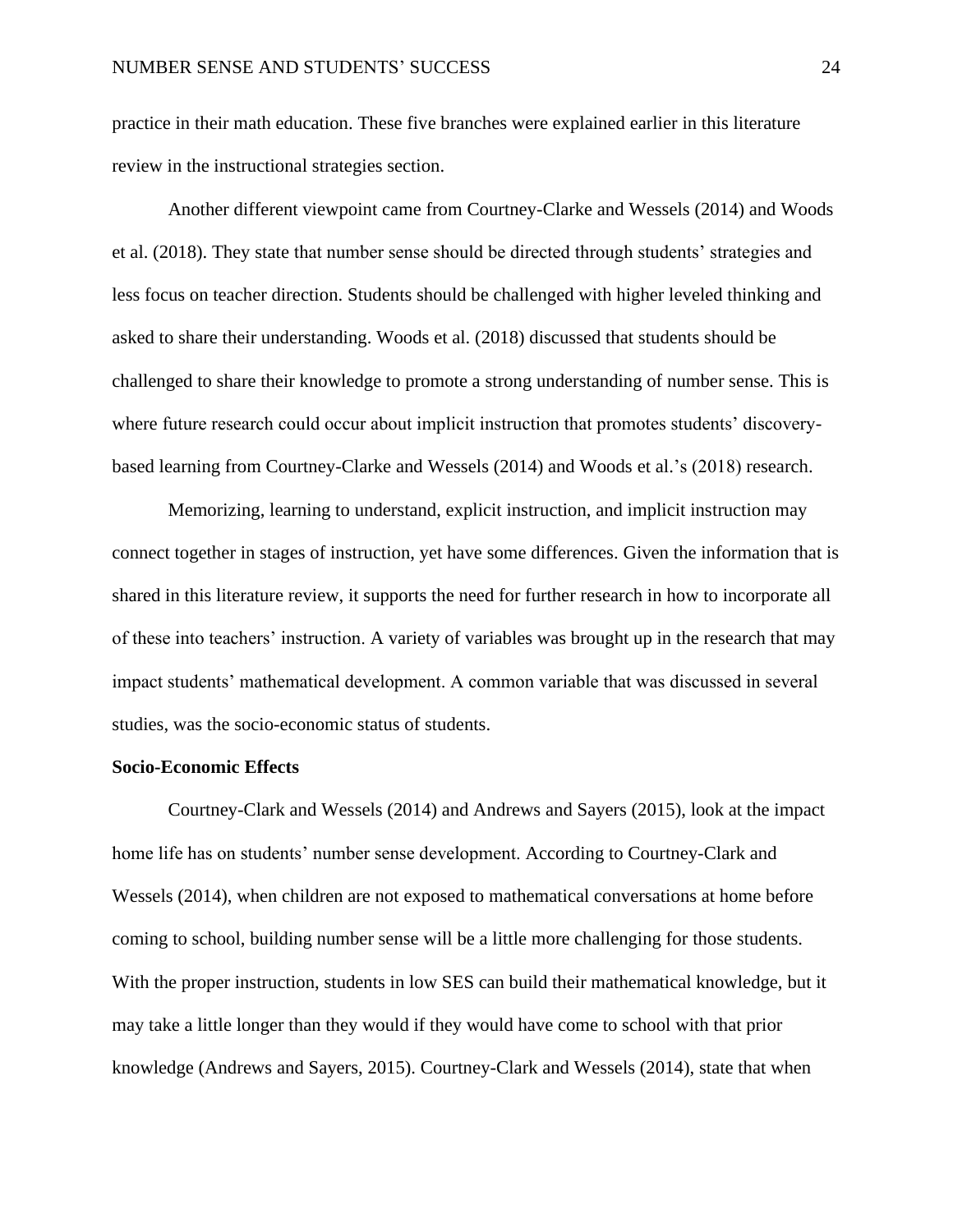students do not come to school with prior knowledge, then explicit instruction is even more important. Andrews and Sayers (2015) and Courtney-Clark and Wessels (2014), share that students from high income families and parents with high education are more likely to come to school with some mathematical knowledge. Andrews and Sayers (2015) state that students in a high socioeconomic status household are five times more likely to know comparison problems than a student who is in a low SES household. Kilpatrick et al. (2002) explained a study that was done with low-income first through sixth graders. These students were divided into two rooms with different types of instruction. One room's math instructional method was for students to focus on computing and memorizing algorithms. The other room's math instructional method focused on understanding math concepts and connecting problems to real world scenarios. In this room, students would discuss ideas and solutions with one another. After the two-year study, it was found that students in the room where understanding, discussions, and problem-resolutions took place, the better their scores were than the students in the computation focused room. This study showed that students' socio-economic status did not impact students' results. The way the students obtained instruction made a difference in students' mathematical knowledge. Morgan et al.'s study (2009) looked at whether a child's reading level impacted his or her math ability. In the study, the researchers controlled social class, age, race, and gender of the students. It was found that sociodemographic can predict a child's math development after kindergarten. In conclusion to these studies, it is undetermined whether socio-economic status impacts students' math growth and achievement due to the mixed results. Literacy is another variable found in the research that may impact students' mathematical development.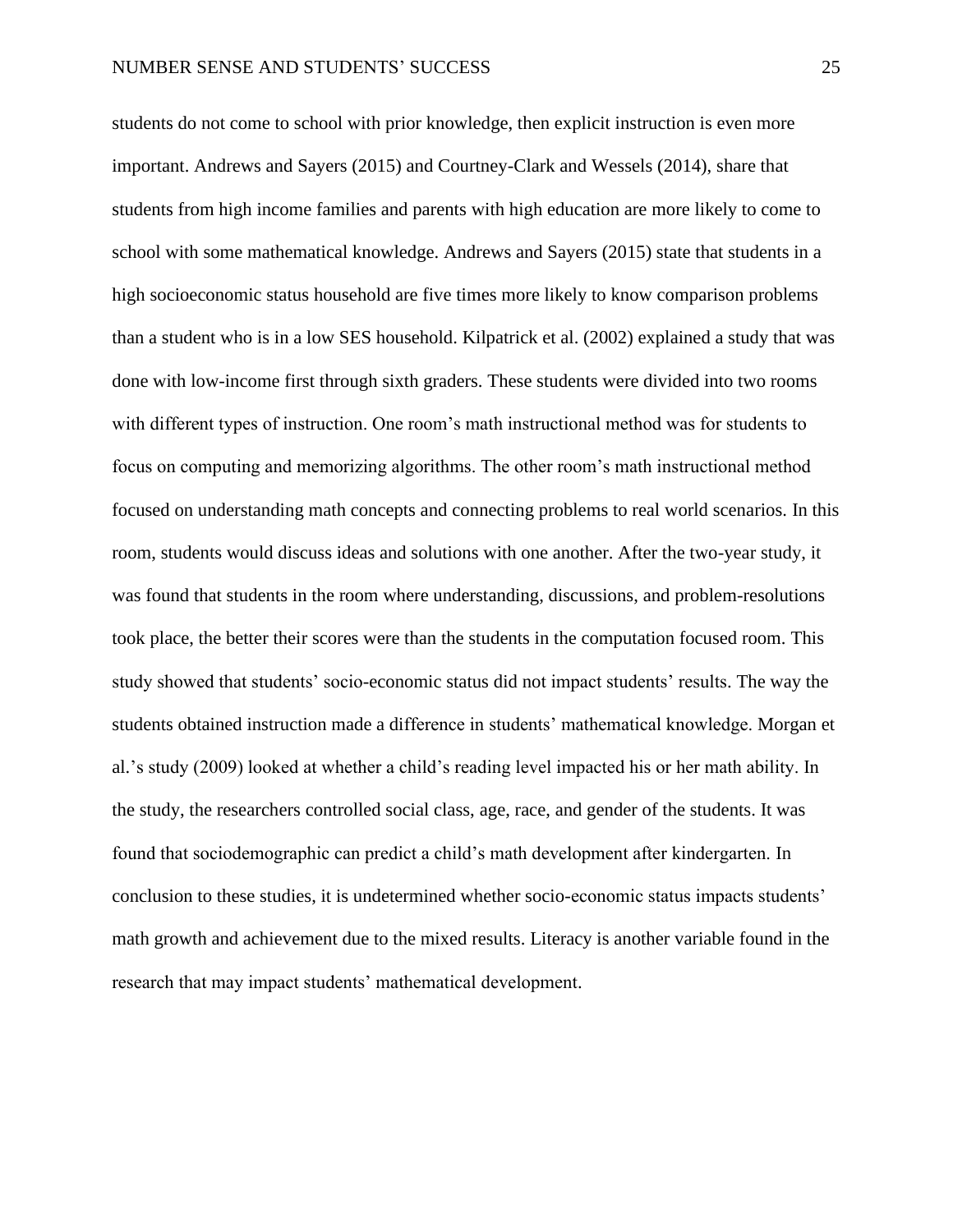# **Literacy Connection**

Reading instruction has changed drastically in education in the last twenty years. Clarke et al. (2011) states the importance of early literacy instruction and students' knowledge of phonemic awareness to impact a child's long-term reading ability. Response to Intervention or RTI is beginning to take place in schools to try to start interventions with students that struggle in reading. The same is just now coming to realization of mathematics. It has been found that number sense is the key to mathematical knowledge (Clarke et al., 2011). Fuchs et al. (2004) found that good readers who struggle with math, are more likely to react different to instruction than students who struggle with both reading and math.

Morgan et al.'s study (2009) looked at whether a child's reading level impacted his or her math ability. It was found that students struggling in reading had no impact on a student's math growth. The study found that sixty percent of students that struggled with math at the fall and spring testing times also struggled with reading. In conclusion, it is common that a child who struggles in reading will also struggle in math. Based on Morgan et al.'s study (2009) results, reading ability doesn't predict a child's math ability.

Cowan et al. (2011) held a study with second and third graders to see if literacy impacted math development and the way students solved basic addition and subtraction problems. It was found that reading did not impact students' results very much in regard to their math ability. Cowan et al. (2011) state that even though reading did not impact students' math ability at a young age, that does not mean it will not impact students as they get older, due to the fact that the skills of reading and math change. Although Cowan et al.'s (2011) study did not show correlation of math and literacy skills, Cowan et al. (2011) referenced other resources that did find a math and literacy connection. Durand et al. (2005) found a connection between math and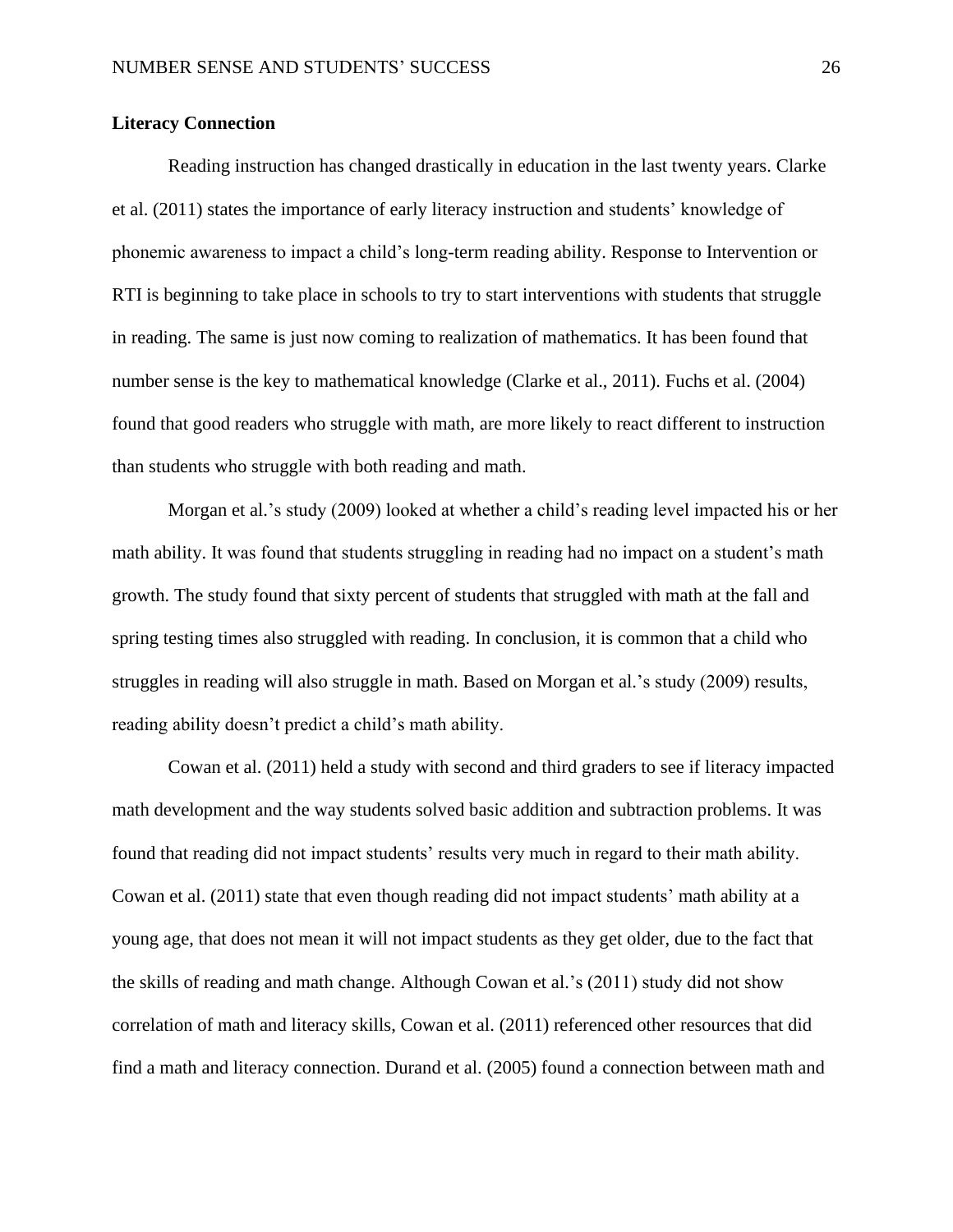# NUMBER SENSE AND STUDENTS' SUCCESS 27

verbal skills in their study held with seven to ten-year olds. The stronger verbal skills students had, the more it helped them with verbalizing math and understanding math vocabulary. Overall, the research presented in this literature review show mixed results as to whether literacy skills are connected to students' mathematical skills. Kilpatrick et al. (2002) points out that all students can learn math. In the past, and even some people today, state that groups of students may not become proficient in math. It may be at a different pace, but with the right interventions and integrated branches of instruction, Kilpatrick et al. (2002) clarifies that any student can learn math.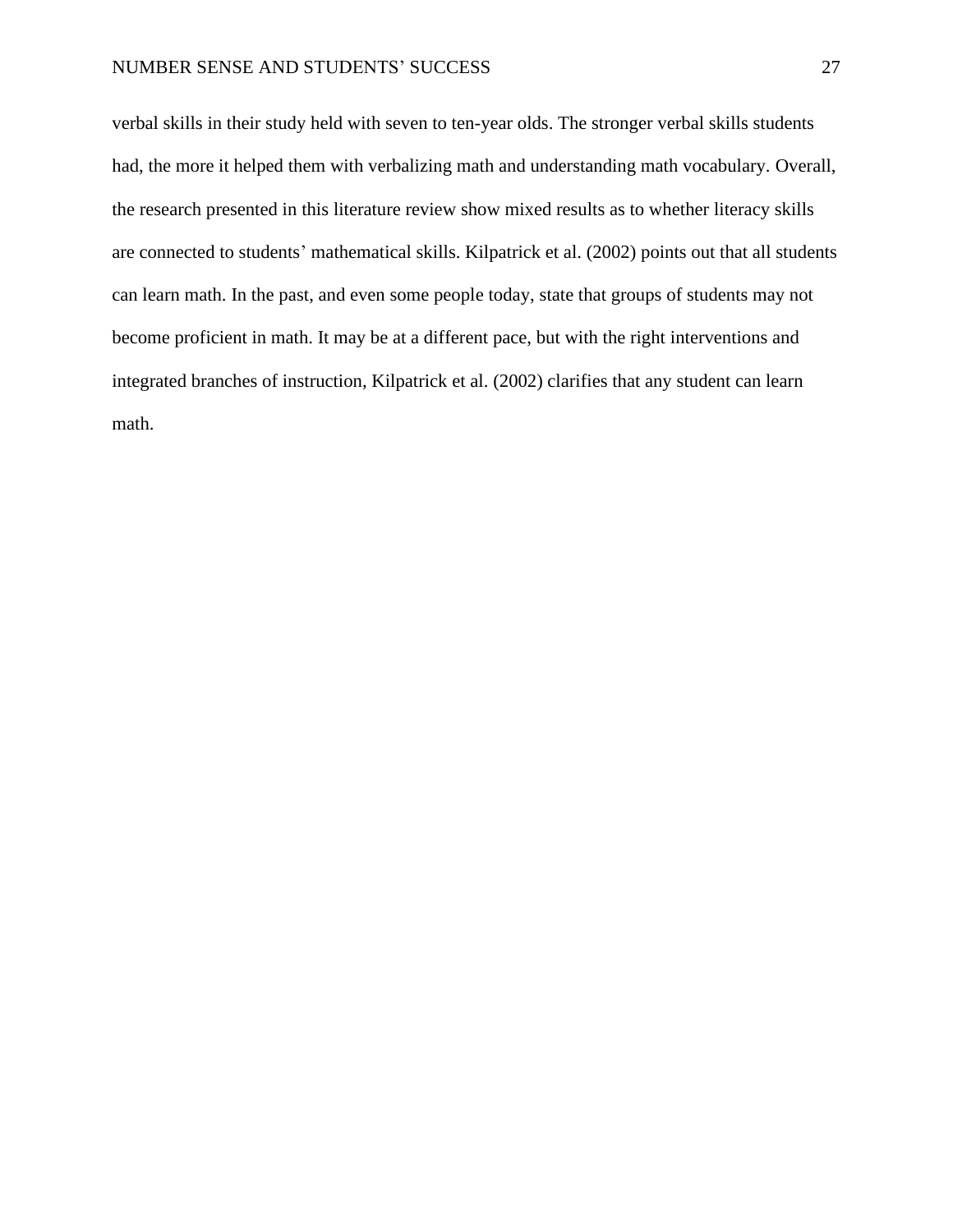# **Conclusion**

In conclusion of this literature review, research shows that number sense does effect students' achievement and development of mathematics. There are many different definitions of number sense but in this literature review it was defined as students understanding what numbers mean, how they relate to one another, and applying their number knowledge to other mathematical areas and application problems. The amount of math knowledge students came into kindergarten with showed a big difference in the success of students' short-term math development. Research has shown that learning about math and counting is very important in preschool for students' success in kindergarten. Extensive research showed success for explicit instruction to help struggling students or students who did not have any prior mathematical knowledge. Explicit instruction includes other instruction strategies that has shown to be beneficial to students' learning. Some of these strategies includes: Teacher modeling, gradual release, pre-teaching, review of previously learned content, instant and specific feedback, and positive error correction. Additional strategies and programs or frameworks that were created to support students' understanding of number sense was also included. Research agreed that the knowledge of mathematics that teachers have can impact students' math success. Teachers need to have the math knowledge and the understanding of concepts to be able to effectively teach math to students. Sources show a lack of teaching these skills in teacher preparation programs. A controversial area found in the research involved whether students should memorize or understand the meaning of problems. Researchers indicate that students will eventually memorize material after they understand and often use the strategies. Another researcher stated that neither memorizing nor understanding is enough and more characteristics, like application should also be included in instruction. Therefore, an area of further research in the memorization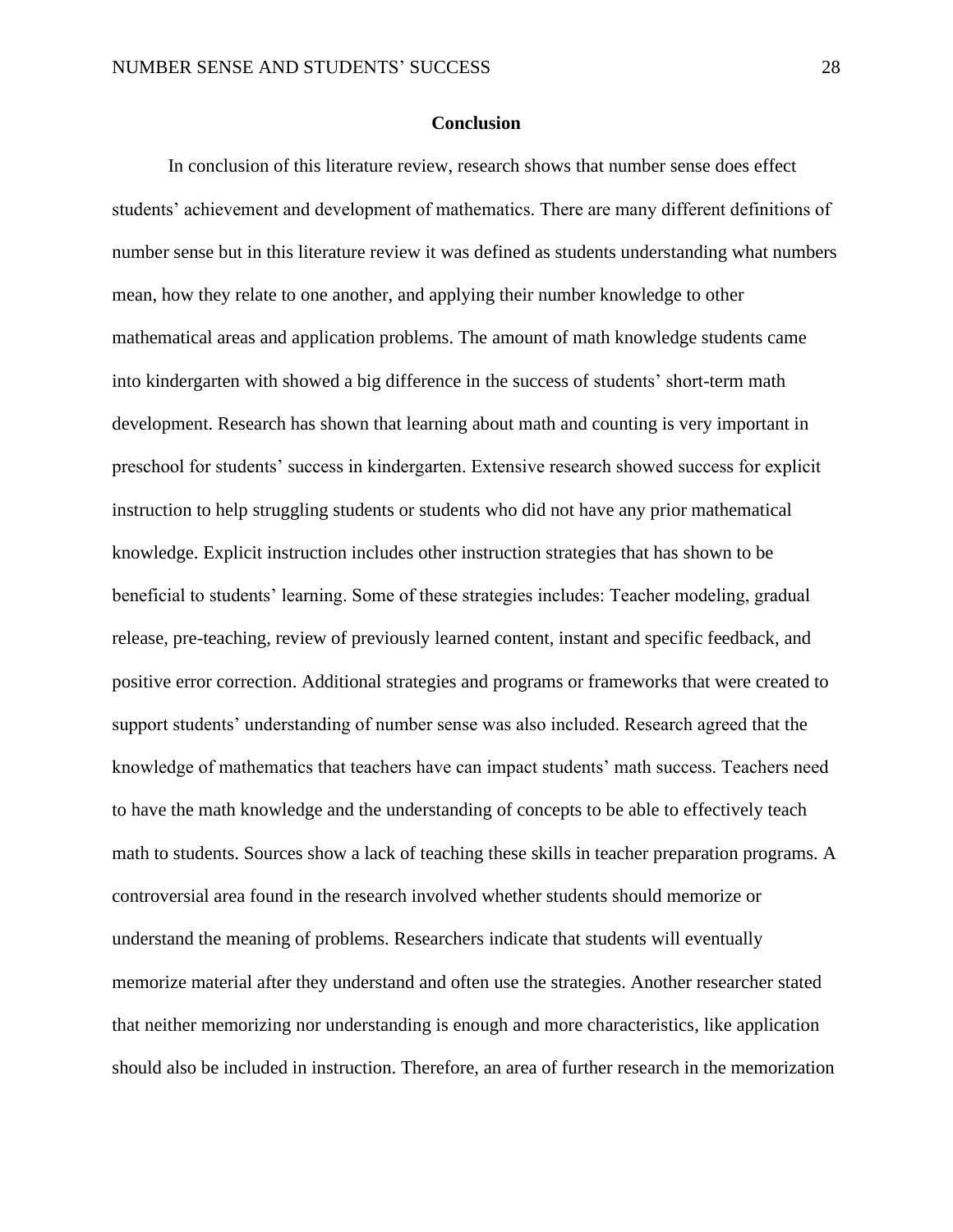# NUMBER SENSE AND STUDENTS' SUCCESS 29

and understanding of mathematics could be done. Implicit or discovery-based instruction was brought up in the research several times to oppose explicit instruction. The majority of the research supports explicit instruction, but some researchers point out the importance of allowing students to figure out strategies on their own and to discuss his or her findings. The impact of socio-economic status and literacy showed mixed findings based on the literature that was reviewed. One source stated that just like literacy, any student can learn mathematics if the student is receiving high quality instruction that he or she needs.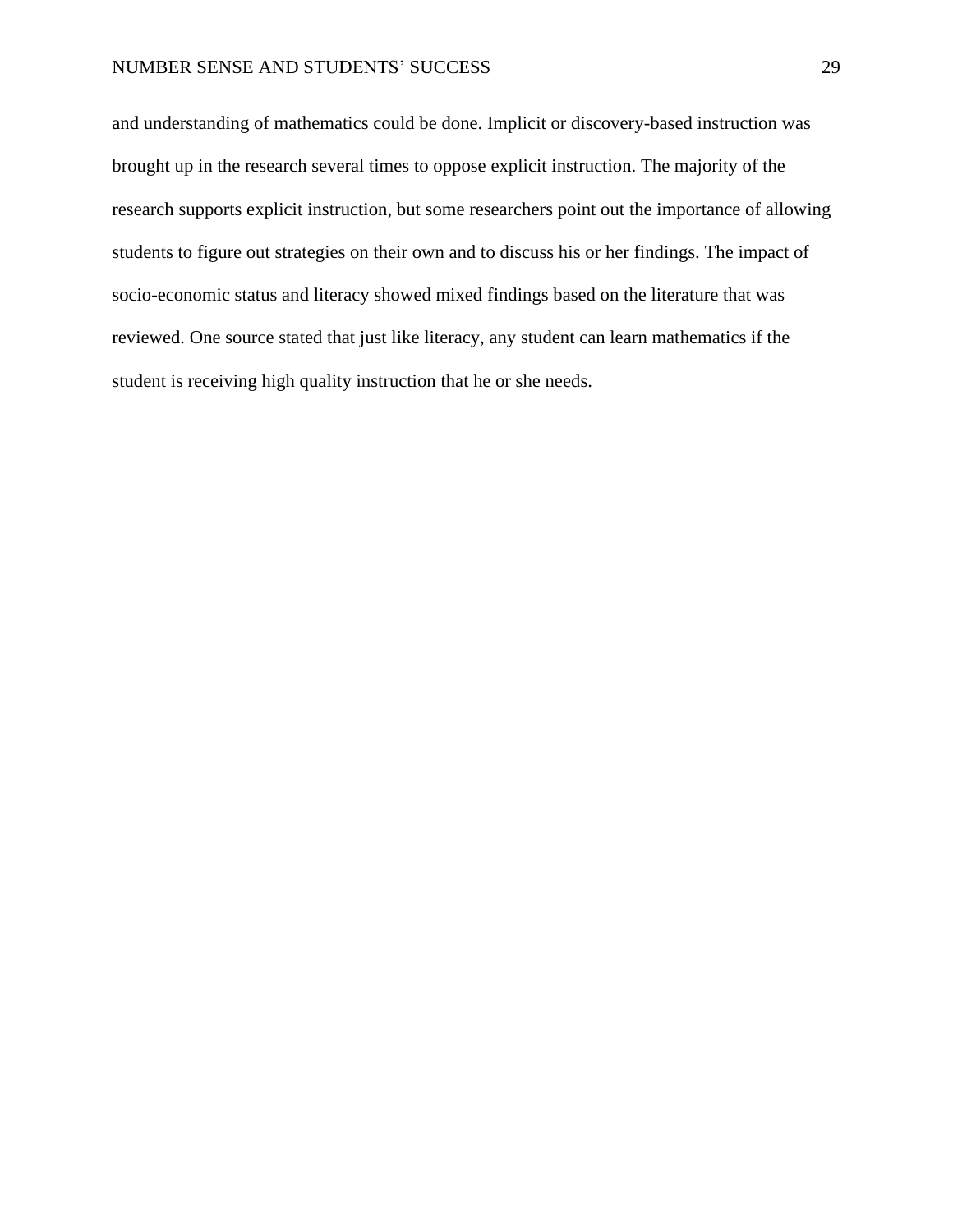# References

- Andrews, P., & Sayers, J. (2015). Identifying opportunities for grade one children to acquire foundational number sense: Developing a framework for cross cultural classroom analyses. *Early Childhood Education Journal, 43*(4), 257-267.
- Aunola, K., Leskinen, E., Lerkkanen, M. K., & Nurmi, J. E. (2004). Developmental dynamics of math performance from preschool to grade 2. *Journal of Educational Psychology, 96,*  699–713.
- Baroody, A. J. (2006). Why children have difficulty mastering the basic number combinations and how to help them. *Teaching Children Mathematics, 13,* 22–31.
- Bednarz, N. & Janvier, B. (1988). A constructivist approach to numeration in primary school: Results of a three year intervention with the same group of children. *Educational Studies in Mathematics, 19,* 299-331.
- Berch, D. B. (2005). Making sense of number sense: Implications for children with mathematical disabilities. *Journal of Learning Disabilities, 38*(4), 333–339.
- Bryant, B., Bryant, D., Kethley, C., Kim, S., Pool, C., & Seo, Y. (2008). Preventing mathematics difficulties in the primary grades: The critical features of instruction in textbooks as part of the equation. *Learning Disability Quarterly, 31*(1), 21-35.
- Bryant, D., Bryant, B., Gersten, R., Scammacca, N., & Chavez, M. (2008). Mathematics intervention for first- and second-grade students with mathematics difficulties. *Remedial and Special Education, 29*(1), 20-32.
- Clarke, B., Smolkowski, K., Baker, S., Fien, H., Doabler, C., & Chard, D. (2011). The impact of a comprehensive tier I core kindergarten program on the achievement of students at risk in mathematics. *The Elementary School Journal, 111*(4), 561-584.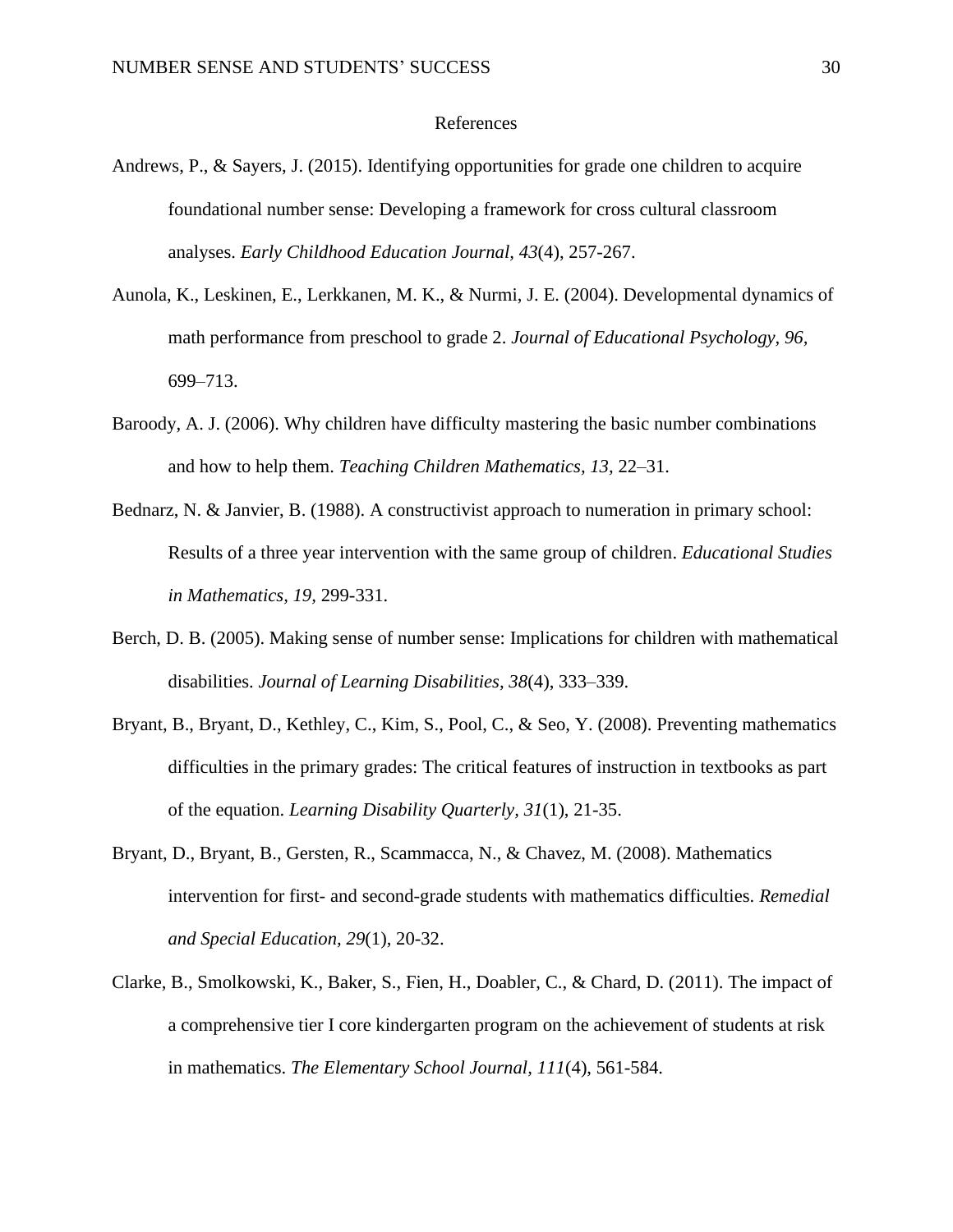- Courtney-Clarke, M., & Wessels, H. (2014). Number sense of final year pre-service primary school teachers. *Pythagoras, 35*(1), 1-9.
- Cowan, R., Donlan, C., Shepherd, D., Cole-Fletcher, R., Saxton, M., & Hurry, J. (2011). Basic calculation proficiency and mathematics achievement in elementary school children. *Journal of Educational Psychology, 103*(4), 786-803.
- Darling-Hammond, L. (2000). Teacher quality and student achievement: A review of state policy evidence. *Educational Policy Analysis Archives, 8*(1), 1-44.
- Doabler, C. T., & Fien, H. (2013). Explicit mathematics instruction: What teachers can do for teaching students with mathematics difficulties. *Intervention in School and Clinic, 48*(5), 276–285.
- Durand, M., Hulme, C., Larkin, R., & Snowling, M. (2005). The cognitive foundations of reading and arithmetic skills in 7- to 10-year-olds. *Journal of Experimental Child Psychology, 91,* 113–136.
- Fuchs, L. S., Fuchs, D., & Prentice, K. (2004). Responsive-ness to mathematical problem solving instruction among students with risk for mathematics disability with and without risk for reading disability. *Journal of Learning Disabilities, 37,* 293-306.
- Fuson, K. C. (1990). Conceptual structures for multiunit numbers: Implications for learning and teaching multidigit addition, subtraction, and place value. *Cognition and Instruction, 7*(4), 343-403.
- Geary, D. C. (2004). Mathematics and learning disabilities. *Journal of Learning Disabilities, 37*(1), 4–15.
- Gersten, R., Baker, S. K., Shanahan, T., Linan-Thompson, S., Collins, P., & Scarcella, R. (2007).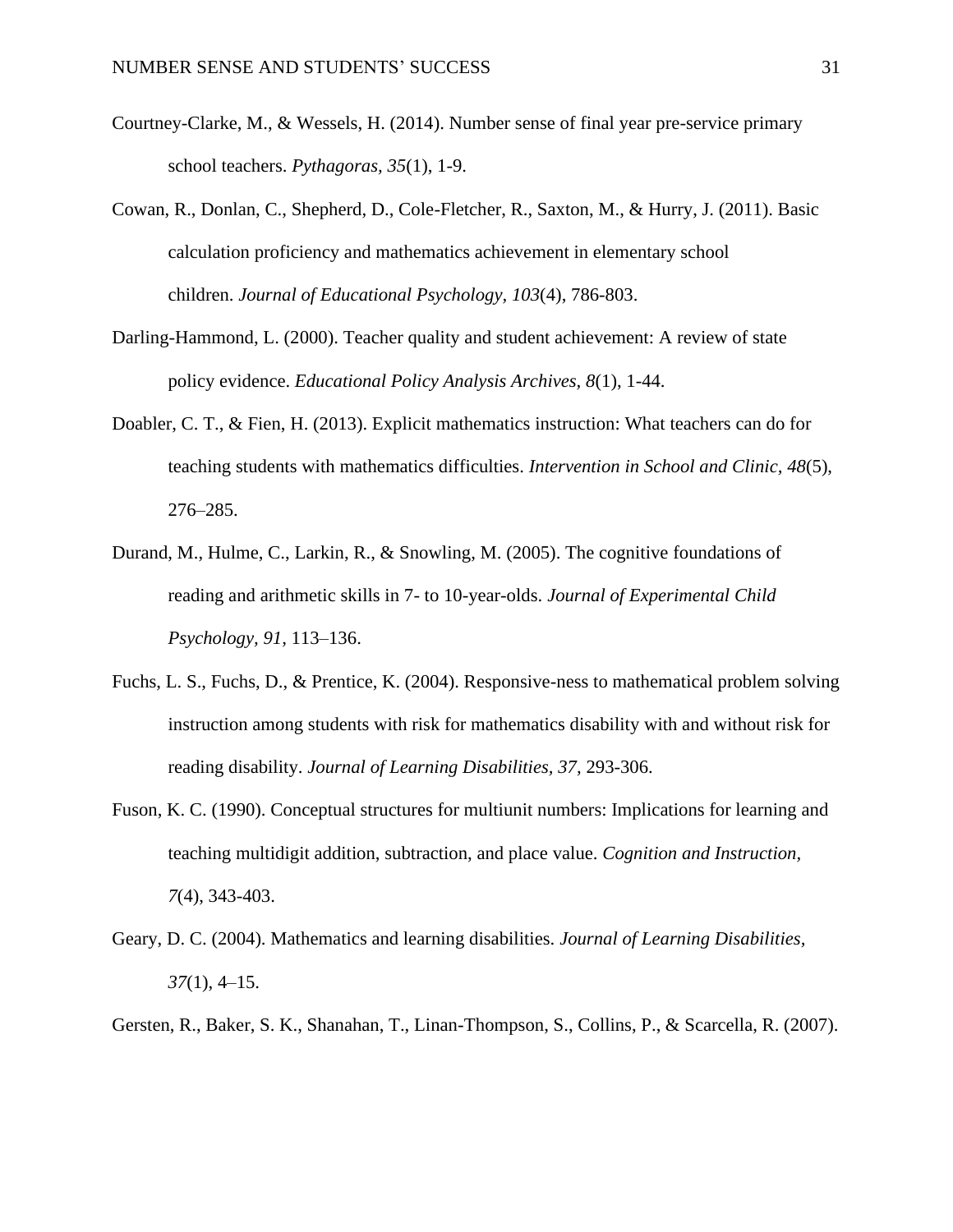*Effective literacy and English language instruction for English learners in the elementary grades: A practice guide (NCEE 2007-4011).* Washington, DC: National Center for Education Evaluation and Regional Assistance, Institute of Education Sciences, U.S. Department of Education.

- Gersten, R., & Chard, D. (1999). Number sense: Rethinking arithmetic instruction for students with mathematical disabilities. *The Journal of Special Education, 33,* 18–28.
- Gersten, R., Chard, D., Jayanthi, M., Baker, S., Morphy, P., & Flojo, J. (2009). Mathematics instruction for students with learning disabilities: A meta-analysis of instructional components. *Review of Educational Research, 79*(3), 1202-1242.
- Gillum, J. (2014). Assessment with children who experience difficulty in mathematics. *Support for Learning, 29*(3), 275-291.

Gurganus, S. (2004). Promote number sense. *Intervention in School and Clinic, 40*(1), 55-58.

- Hill, H.C. (2008). Mathematical knowledge for teaching and the mathematical quality of instruction: An exploratory study. *Cognition and Instruction, 26,* 430-511.
- Hunting, R. P. (2003). Part-whole number knowledge in preschool children. *Journal of Mathematical Behavior, 22,* 217–235.
- Ivrendi, A. (2016). Investigating kindergarteners' number sense and self-regulation scores in relation to their mathematics and Turkish scores in middle school. *Mathematics Education Research Journal, 28*(3), 405-420.
- Jones, G., Thornton, C., & Putt, I. (1994). A Model for Nurturing and Assessing Multidigit Number Sense among First Grade Children. *Educational Studies in Mathematics, 27*(2), 117-143.
- Jordan, N. C., Glutting, J., Dyson, N., Hassinger-Das, B., & Irwin, C. (2012). Building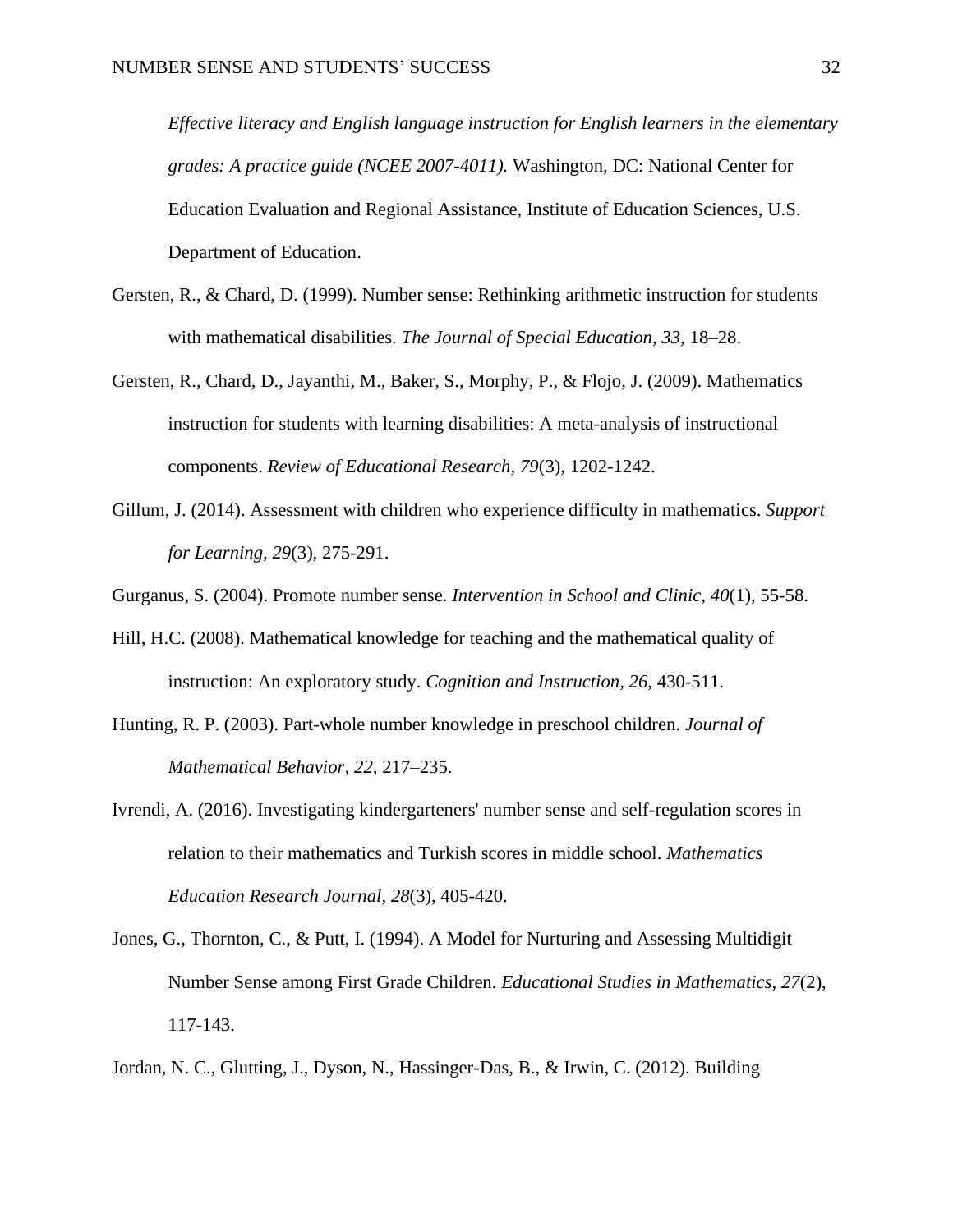kindergartners' number sense: A randomized controlled study. *Journal of Educational Psychology, 104*(3), 647-660.

- Kamii, C. & DeClark, G. (1985). *Young Children Reinvent Arithmetic: Implications of Piaget's theory.* Columbia University, New York: Teachers College Press.
- Kilpatrick, J., Swafford, J., & National Research Council (U.S.). (2002). *Helping Children Learn Mathematics.* Washington, DC: National Academies Press.
- Latterell, C. M. (2003). Testing the problem-solving skills of students in an nctm-oriented curriculum. *Mathematics Educator, 13,* 5-14.
- LeSage, A. (2012). Adapting math instruction to support prospective elementary teachers. *Interactive Technology and Smart Education, 9*(1), 16-32.
- Magargee, S., & Beauford, J. (2016). Do explicit number names accelerate pre-kindergarteners' numeracy and place value acquisition? *Educational Studies in Mathematics: An International Journal, 92*(2), 179-192.
- McGuire, P., Kinzie, M., & Berch, D. (2012). Developing number sense in pre-k with fiveframes. *Early Childhood Education Journal, 40*(4), 213-222.
- Morgan, P. L., Farkas, G., & Wu, Q. (2009). Five-year growth trajectories of kindergarten children with learning difficulties in mathematics. *Journal of Learning Disabilities, 42*(4), *306–321.*
- Nataraj, M., & Thomas, M. (2009). Developing understanding of number system structure from the history of mathematics. *Mathematics Education Research Journal, 21*(2), 96-115.

National Research Council, Division of Behavioral and Social Sciences in Education, Center for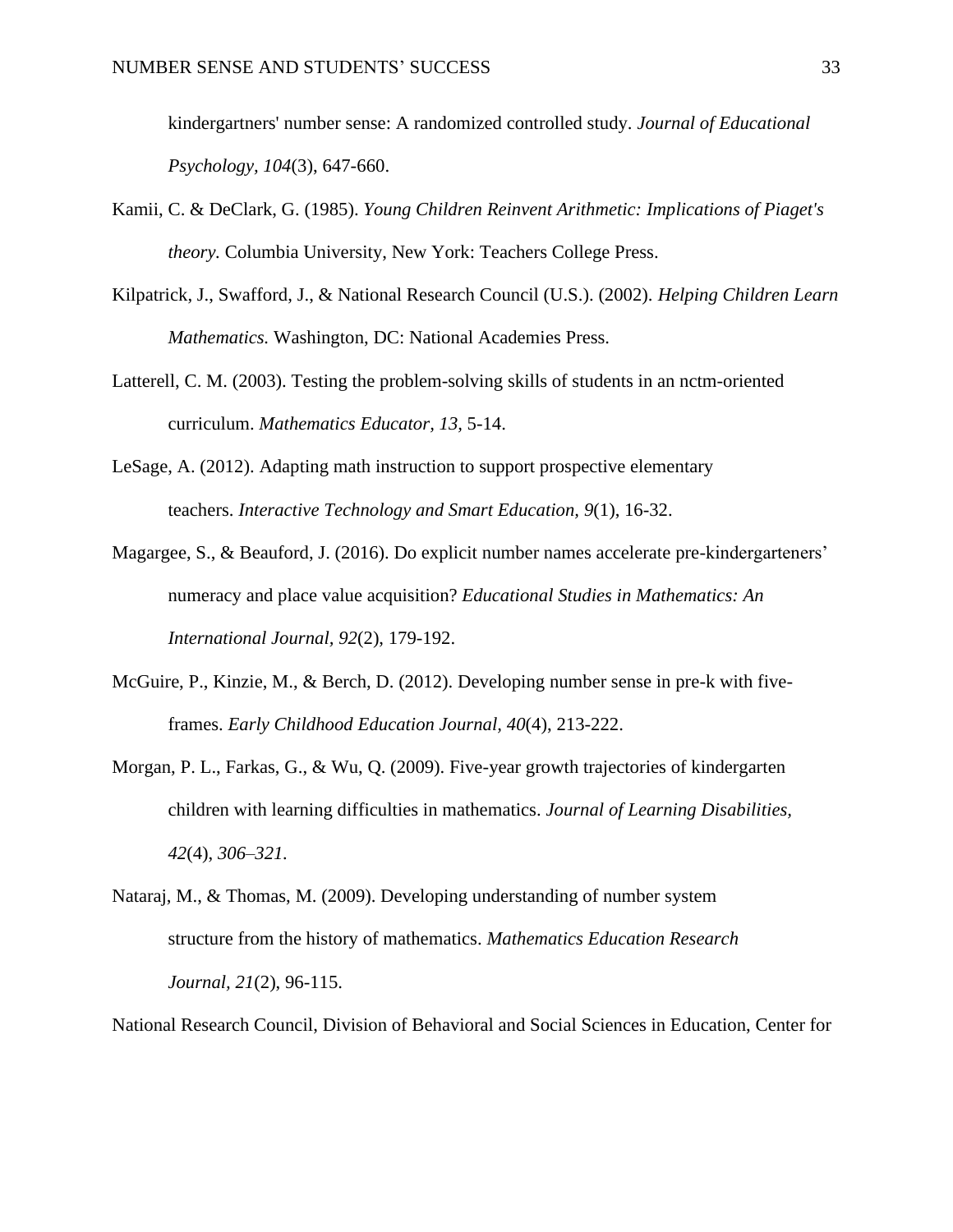Education, Committee on Early Childhood Mathematics. (2009). *Mathematics learning in early childhood: Paths toward excellence and equity.* Washington, DC: National Academies Press.

- Notari-Syverson, A., & Sadler, F. (2008). Math is for everyone: Strategies for supporting early mathematical competencies in young children. *Young Exceptional Children, 11*(3), 2-16.
- Novakowski, J. (2007). Developing ''five-ness'' in kindergarten. *Teaching Children Mathematics, 14*(4), 226–231.
- Reys, R. E., Suydam, M. N., Lindquist, M. M., & Smith, N. L. (1998). *Helping children learn mathematics* (5th ed.). Boston, MA: Allyn & Bacon.
- Sood, S., & Jitendra, A. (2007). A comparative analysis of number sense instruction in reformbased and traditional mathematics textbooks. *Journal of Special Education, 41*(3), 145. 157.
- Star, J. (2016). Improve math teaching with incremental improvements. *Phi Delta Kappan, 97*(7), 58-62.
- Van de Walle, J. A. (2007). *Elementary and Middle School Mathematics* (6th ed.). Longman: New York.
- Wiest, L. R. (2006). Fostering number sense through digits & dice: Lynda R. Wiest shares a versatile game to develop place value concepts and number sense. *Australian Primary Mathematics Classroom, 11*(4), 10-14.
- Witzel, B., Ferguson, C., & Mink, D. (2012). Number sense: Strategies for helping preschool through grade 3 children develop math skills. *Young Children, 67*(3), 89-94.
- Woods, D. M., Ketterlin Geller, L., & Basaraba, D. (2018). Number sense on the number line. *Intervention in School and Clinic, 53*(4), 229–236.